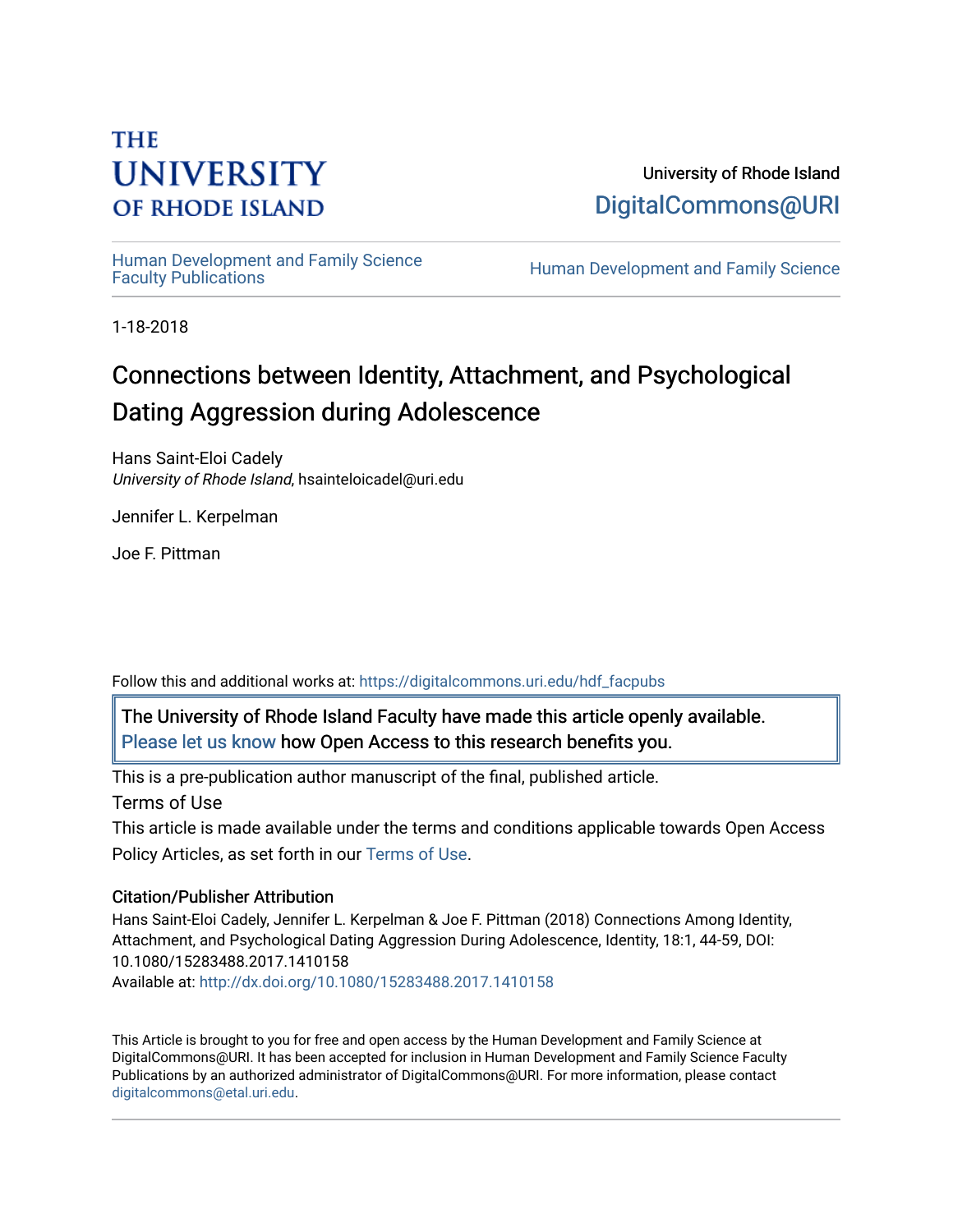Connections between Identity, Attachment, and Psychological Dating Aggression during

Adolescence Hans Saint-Eloi Cadely Jennifer L. Kerpelman Joe F. Pittman University of Rhode Island Auburn University

#### Author Note

Hans Saint-Eloi Cadely, Department of Human Development and Family Studies, University of Rhode Island, Jennifer L. Kerpelman, Department of Human Development and Family Studies, Auburn University, Joe F. Pittman, Department of Human Development and Family Studies, Auburn University.

This study was supported through grants from the U.S. Department of Health and Human Services, Office of Planning Research and Evaluation (90OJ2017) and the Alabama Department of Child Abuse and Neglect Prevention/Children's Trust Fund (CFFS 2006-301).

Correspondence concerning this article should be addresses to Hans Saint-Eloi Cadely, Department of Human Development and Family Studies, University of Rhode Island, Kingston, RI 02881. E-mail: [hsainteloicadel@uri.edu.](mailto:hsainteloicadel@uri.edu)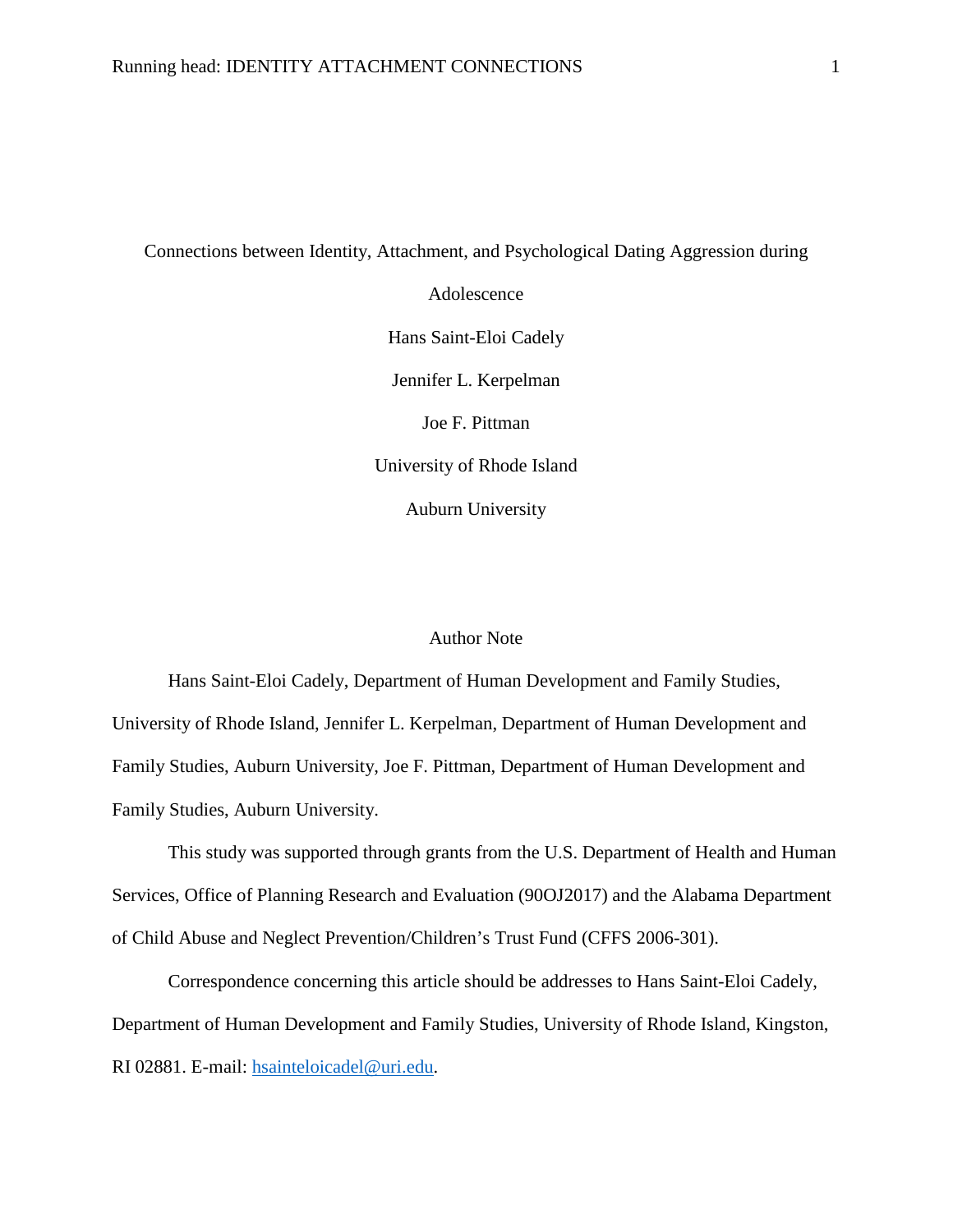#### Abstract

The collective influence of identity styles and romantic attachment insecurity on psychological dating aggression was examined for 1,975 adolescents living in a southern state of the United States. Informational identity style related negatively to psychological dating aggression, but anxious romantic attachment related positively to this behavior. Diffuse-avoidant identity style and using psychological dating aggression were associated positively, whereas normative identity style and receiving psychological dating aggression were associated negatively. Additionally, the combination of high informational or normative identity style with high avoidant romantic attachment was linked to lower psychological dating aggression. Our findings build on the previously noted parallelism between identity styles and romantic attachment insecurity by showing how they work together to explain variability in psychological dating aggression.

*Keywords*: adolescence, attachment dimensions, dating aggression, identity styles, psychological dating aggression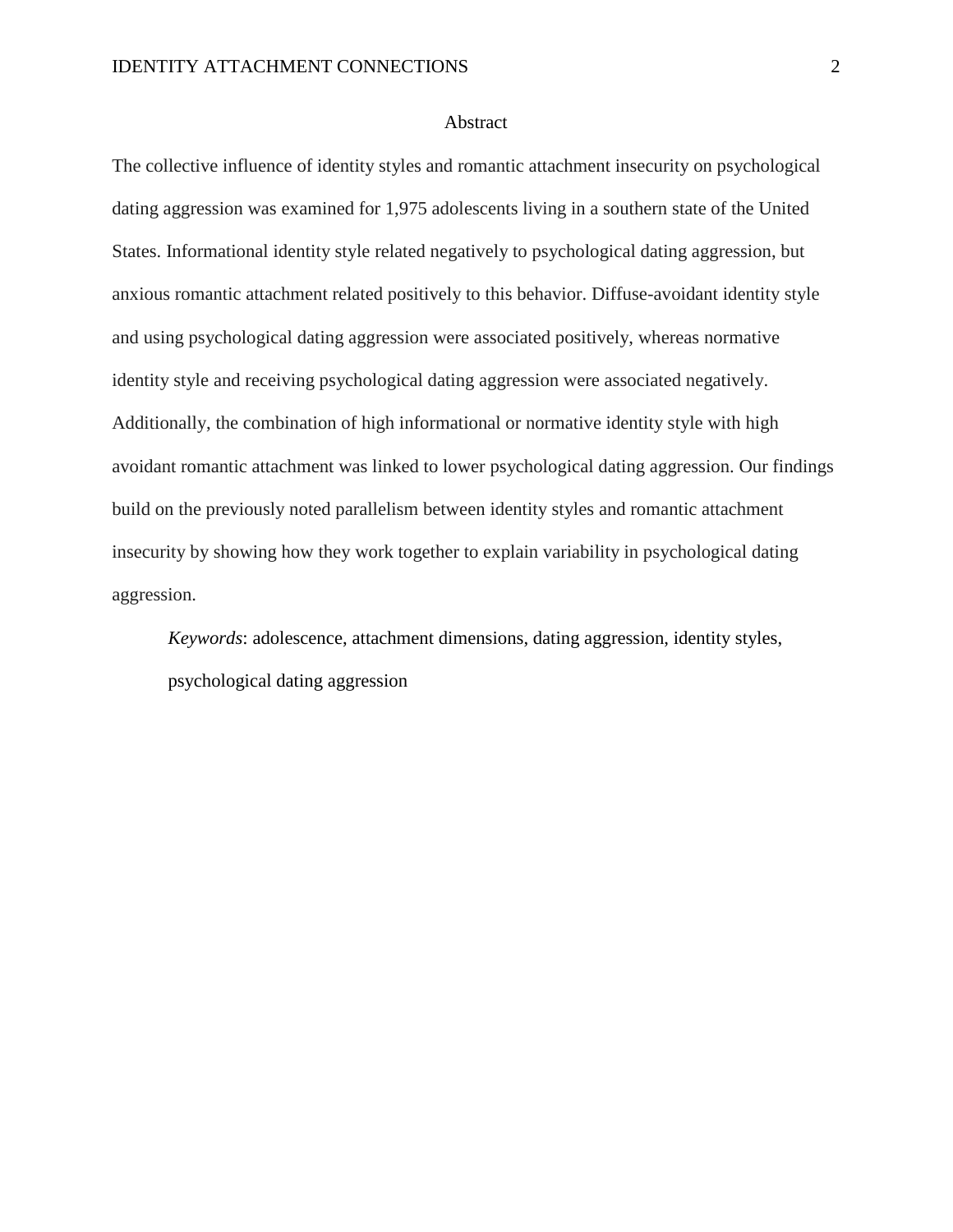Connections between Identity, Attachment, and Psychological Dating Aggression during Adolescence

In the words of Erikson (1959), "... it is only after a reasonable sense of identity has been established that real intimacy with the other sex (or for that matter, with any person or even oneself) is possible" (p. 101). Identity formation, a primary activity of adolescence, contributes to subsequent intimacy development (Arseth, Kroger, Martinussen, & Marcia, 2009; Beyers & Seiffge-Krenke, 2010; Dyk & Adams, 1990; Montgomery, 2005). However, consistent with the theorizing of Dyk and Adams (1987) and the high prevalence of adolescent involvement in romantic relationships (Carver, Joyner, & Udry, 2003), the development of identity may coincide with, rather than precede, intimacy development. This parallelism between identity exploration and romantic attachment implies that both factors may contribute to the formation and maintenance of romantic relationships during adolescence. Expanding on this reasoning, a next step, and the focus of the current study, was to examine whether identity and attachment contribute to other romantic experiences, such as dating aggression, during adolescence.

In the present study, dating is defined as going out with the same person for a month or more. Throughout the literature, terms such as intimate partner violence (IPV) and dating aggression are typically used to describe aggressive behaviors occurring within the context of romantic relationships. The term IPV is generally used in reference to aggression occurring within young adult and adult romantic relationships (e.g., Caldwell, Swan, Allen, Sullivan, & Snow, 2009; Stover, Meadows, & Kaufman, 2009; Swartout, Cook, & White, 2012). Dating aggression is more commonly used when addressing aggressive behaviors experienced/perpetrated within adolescent dating relationships (e.g., Fritz & Slep, 2009; Slep, Cascardi, Avery-Leaf, & O'Leary, 2001). Such behaviors are often expressed/experienced via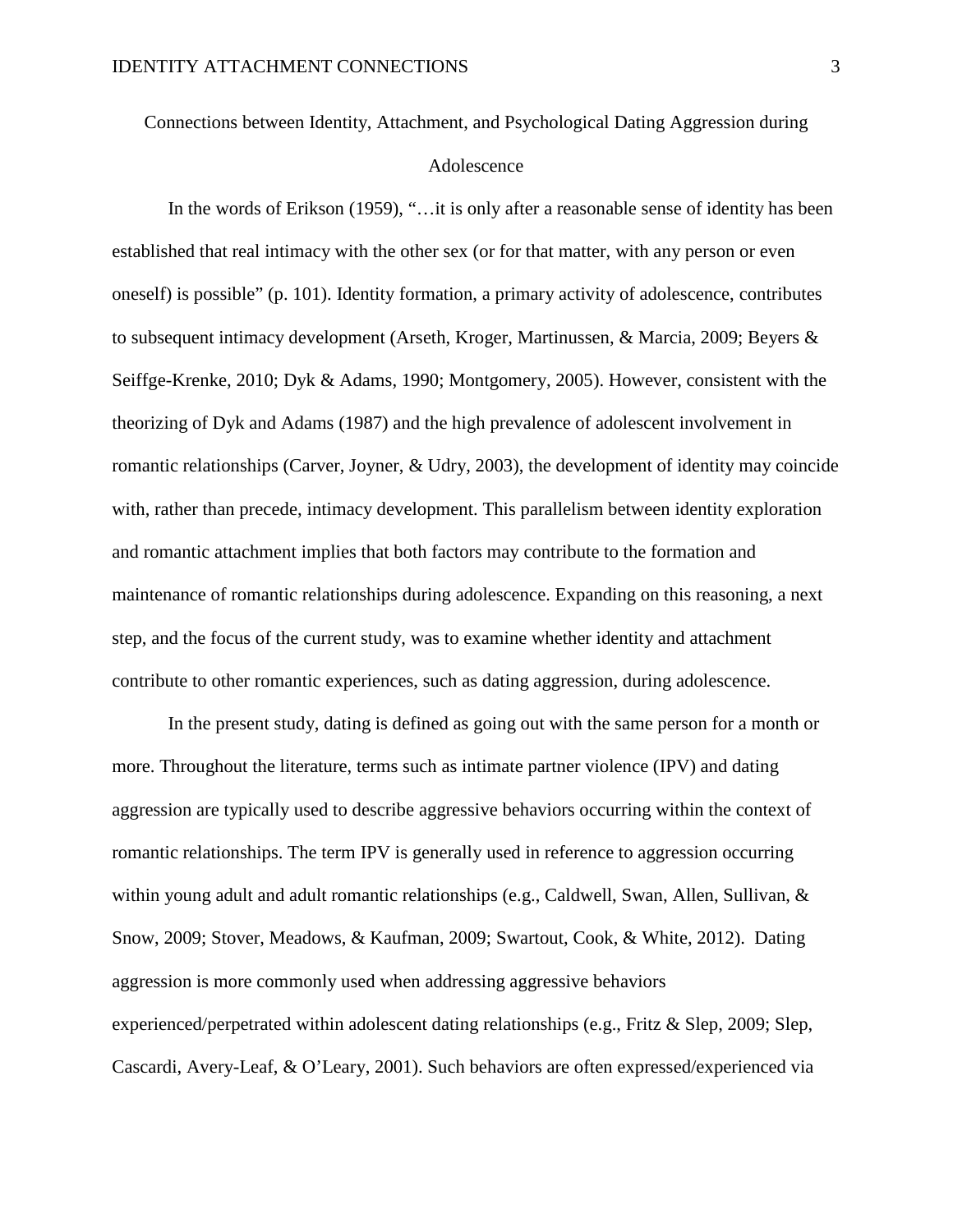forms of physical aggression (e.g., pushing, grabbing, or slapping) and/or psychological aggression (e.g., insulting, threatening, or doing something to spite one's partner) (Straus, Hamby, Boney-McCoy, & Sugarman, 1996). Across studies, physical dating aggression is relatively rare, reported by 9%-20% of high school aged adolescents within the United States (USA) (Centers for Disease Control and Prevention (CDC), 2014; Silverman, Raj, Mucci, & Hathaway, 2001). In contrast, 50%-90% of middle and high school aged adolescents within the USA and Canada indicate they have experienced some form of psychological dating aggression (Ellis, Crooks, & Wolfe, 2009; Holt & Espelage, 2005; Jouriles, Garrido, Rosenfield, & McDonald, 2009). This level of aggression suggests that it is approaching a normative behavioral strategy in adolescent relationships. Although psychological dating aggression is more prevalent than physical dating aggression, studies have suggested that the effects of psychological dating aggression are just as harmful and lasting as the effects of physical dating aggression (Follingstad, Rutledge, Berg, Hause, & Polek, 1990; Jouriles et al., 2009) and that such behaviors may lead to various consequences ranging from psychological distress, depression, anxiety, and negative health symptoms (Taft et al., 2006). Our goal in this study was to understand how psychosocial variables (i.e., identity and romantic attachment) are associated with aggressive conflict management skills relating to psychological dating aggression given their prevalence and potential detrimental effects.

We also examined whether the relationship between these psychosocial variables and psychological dating aggression hold for using and receiving such behaviors. Given that many adolescents who perpetrate dating aggression also indicate being victims of those same behaviors (e.g., Cano, Avery-Leaf, Cascardi, & O'Leary, 1998; Connolly, Friedlander, Pepler, Craig, & Laporte, 2010; Williams, Connolly, Pepler, Craig, & Laporte, 2008), using and receiving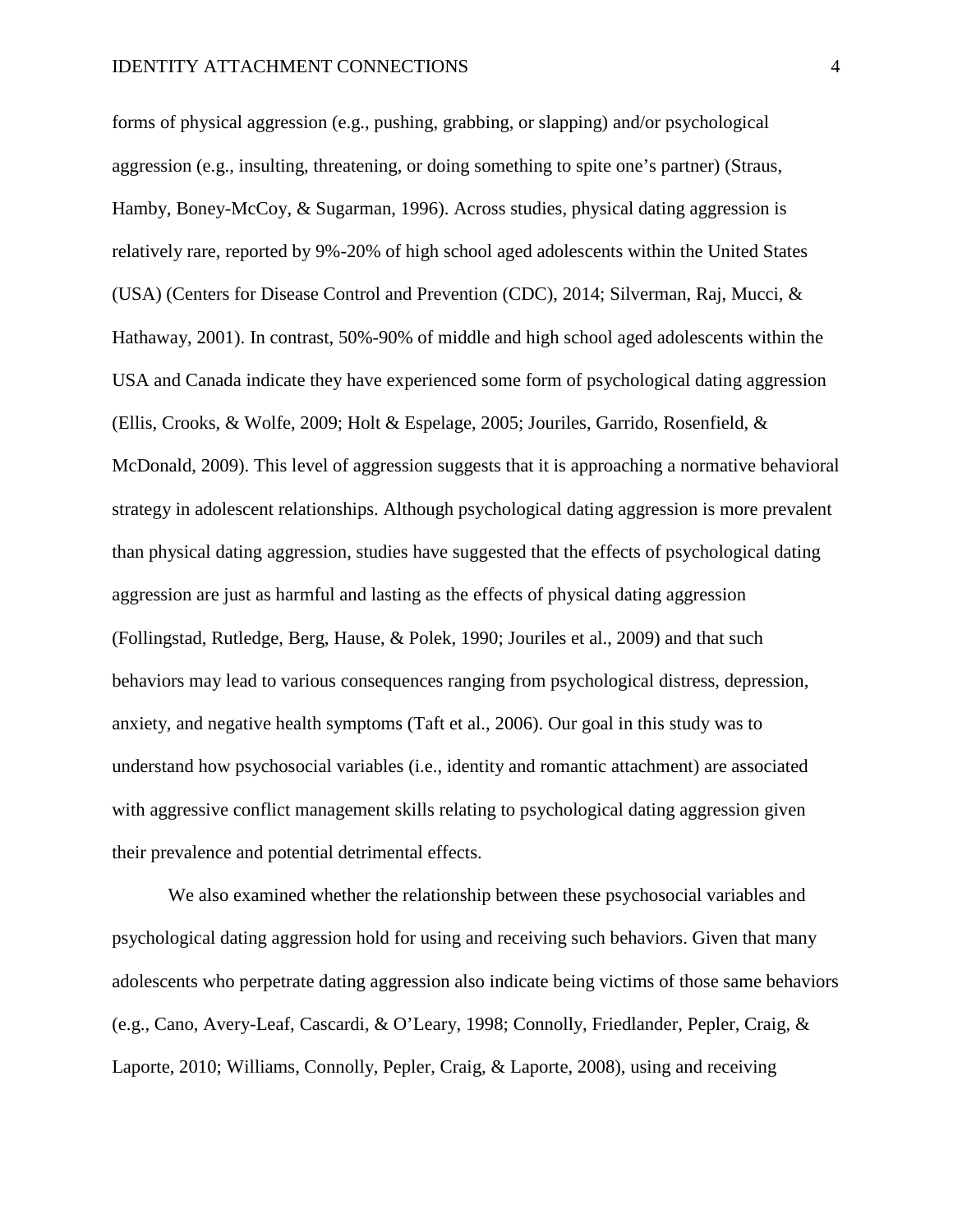psychological dating aggression are to be regarded as comparable outcomes of the same processes. However, despite the co-occurrence between these experiences, the interpretation and/or meaning behind these experiences may vary (Johnson, 2000; Johnson & Ferraro, 2006). Therefore, it is important to understand whether differences emerge for predicting using versus receiving psychological dating aggression.

#### **Attachment and Identity**

The co-development of identity and intimacy during adolescence has been argued (Dyk & Adams, 1987; Pittman, Keiley, Kerpelman, & Vaughn, 2011) and supported by previous empirical studies suggesting a bi-directional relationship between identity exploration and the anxiety and avoidance dimensions of romantic attachment (e.g., Kerpelman, Pittman, Saint-Eloi Cadely, Tuggle, Harrell-Levy, & Adler-Baeder, 2012). Furthermore, research has shown a relationship between attachment and identity formation within the dating context (McElwain, Kerpelman, & Pittman, 2015; Pittman, Kerpelman, Soto, & Adler-Baeder, 2012). For example, Kerpelman et al. (2012) found associations between identity and romantic attachment that varied according to the strategies adolescents used in their approach to identity formation. Furthermore, Pittman et al. (2012) and McElwain et al. (2015) showed that avoidant attachment was related to less, and anxious attachment was related to more, identity exploration within the dating context. Thus, involvement in romantic relationships may provide a context for adolescents to learn about themselves through developing an emotional bond with their partners. Our aim was to build on current knowledge of the parallelism between identity and attachment by examining how they work together to explain psychological dating aggression.

**Attachment.** Attachment theory provides a framework for understanding behaviors in romantic relationships (Bartholomew, 1990; Bartholomew & Horowitz, 1991). Bartholomew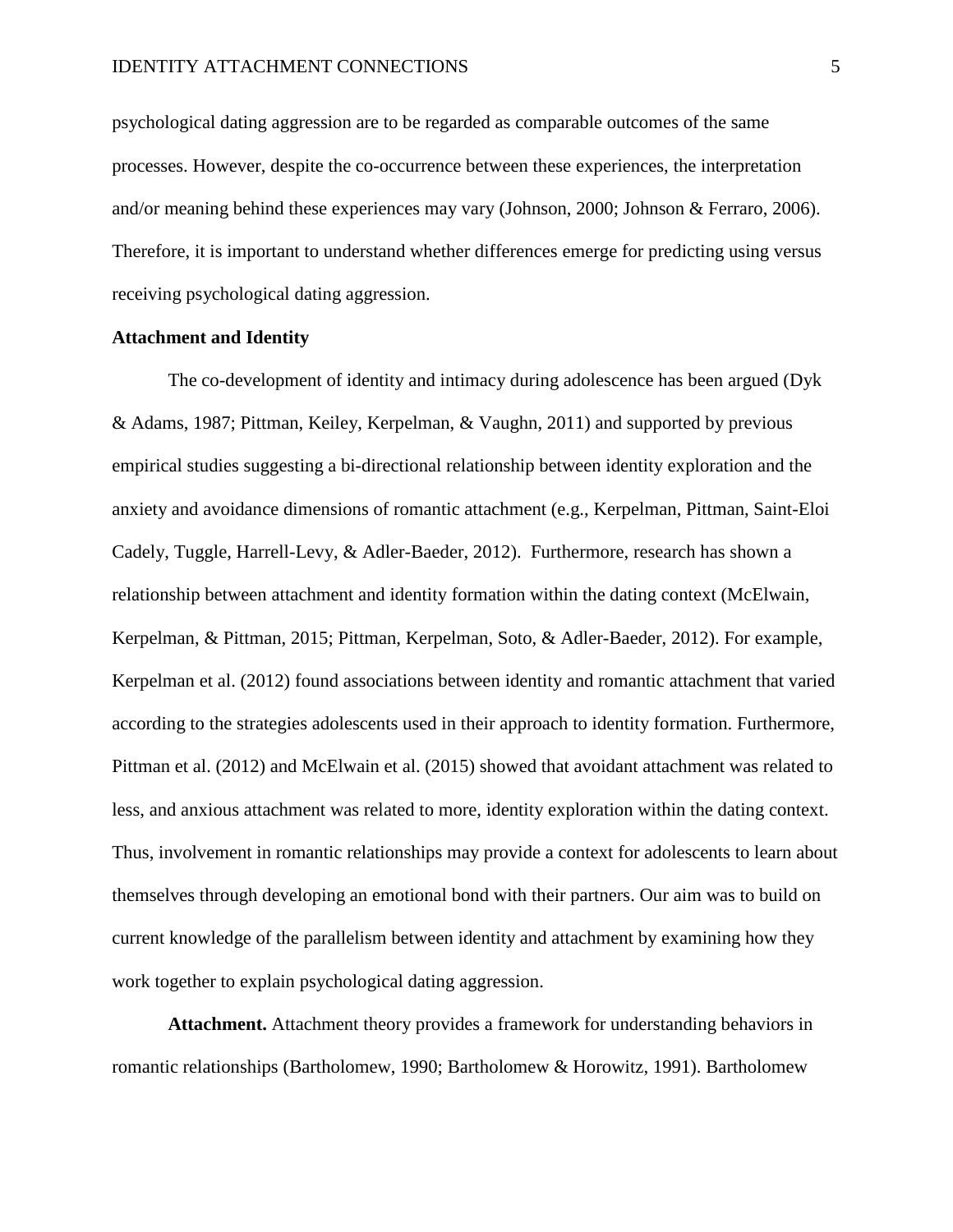#### IDENTITY ATTACHMENT CONNECTIONS 6

(1990) suggested that the ways individuals approach relationships reflect the insecurities that they bring to relationships. These insecurities are linked to relationship dependence and the avoidance of intimacy. Being highly dependent on one's romantic partner describes the anxious orientation. Individuals scoring high on this dimension value closeness to their romantic partners, even at the risk of losing themselves. In contrast, individuals scoring high on the avoidant dimension resist getting too close to their romantic partners; they may desire intimacy with their partners, but tend to pull back out of fear of rejection, or they may avoid intimacy altogether due to concerns of losing their independence (Bartholomew, 1990; Bartholomew & Horowitz, 1991; Brennan, Clark, & Shaver, 1998).

Research indicates that both attachment dimensions predict physical dating aggression among adolescents (Grych & Kinsfogel, 2010; Miga, Hare, Allen, & Manning, 2010) and young adults (Henderson, Bartholomew, Trinke, & Kwong, 2005; Sandberg, Suess, & Heaton, 2010; Yarkovsky & Fritz, 2014). In comparison to physical dating aggression, the relationship between these attachment dimensions and psychological dating aggression is understudied. However, Grych and Kinsfolgel (2010) showed that an anxious attachment orientation related positively to the use and receipt of psychological dating aggression among adolescent girls. Two earlier studies on young adult samples also showed that both insecure attachments predicted the use and receipt of psychological dating aggression (Dutton, Saunders, Starzomski, & Bartholomew, 1994; Henderson et al., 2005).

Romantic attachment insecurities may create difficulties when expressing one's needs or desires for intimacy and lead adolescents to turn to aggression. Specifically, individuals with higher anxious attachment scores may use aggression out of fear of losing their partner or as a means to remain close to their partners, whereas individuals scoring higher on avoidance may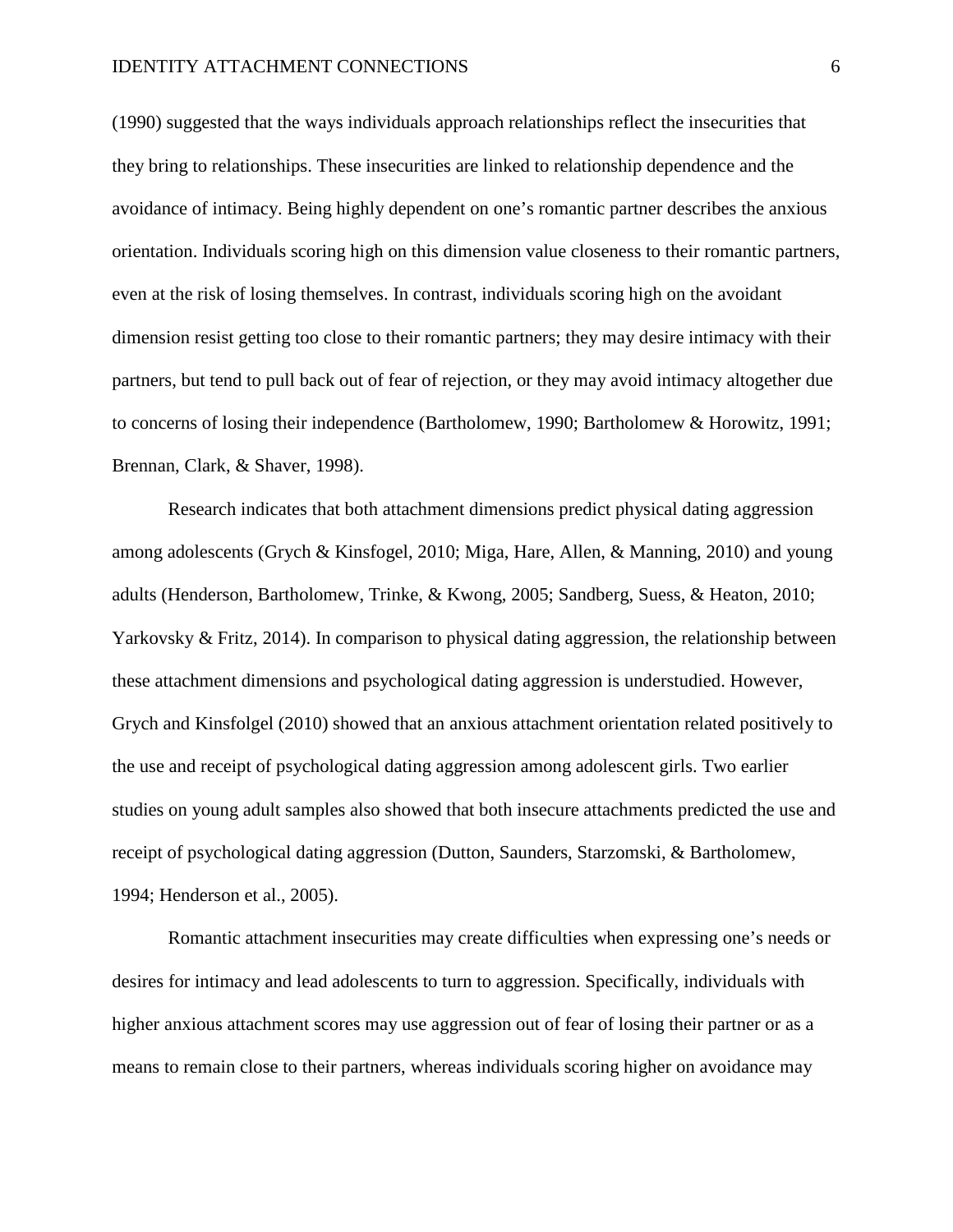resort to aggression as an attempt to maintain distance from their partners (Roberts & Noelle, 1998). Romantic attachment insecurities may also lead to a tolerance of aggression within romantic relationships (Grych & Kinsfogel, 2010; Henderson et al., 2005). Individuals with high scores on anxious attachment may be more receptive to aggression from their partners due to their high level of dependence on the relationship. In contrast, individuals with high scores on avoidance may be more accepting of their partner's use of aggression as it may provide them with opportunities to avoid proximity with their partners. *Thus, we expected that both attachment dimensions would be positively related to using and receiving psychological dating aggression* while controlling for identity exploration strategies.

**Identity.** At its core, identity formation involves a pair of processes through which individuals consider different options for themselves (exploration), and make decisions about these different alternatives (commitment) (Luyckx, Goossens, Soenens, Beyers, & Vansteenkiste, 2005; Marcia, 1994). In line with the concept of identity exploration, different approaches (i.e., identity styles; Berzonsky, 1989, 1990) that individuals may undertake to explore their identity beliefs were investigated.

The three primary styles that have been identified are: (a) informational identity style (considering and exploring different alternatives), (b) normative identity style (exploring by seeking views and expectations of significant others), and (c) diffuse-avoidant identity style (little-to-no involvement in the process of identity exploration). Adolescents who prefer an informational identity style tend to be more proactive when making identity-related decisions, are more likely to seek social support for decisions, are more open to varied perspectives, and are more likely to engage in effective problem-solving strategies. Those favoring a normative identity style often engage in little exploration and rely mainly on significant others'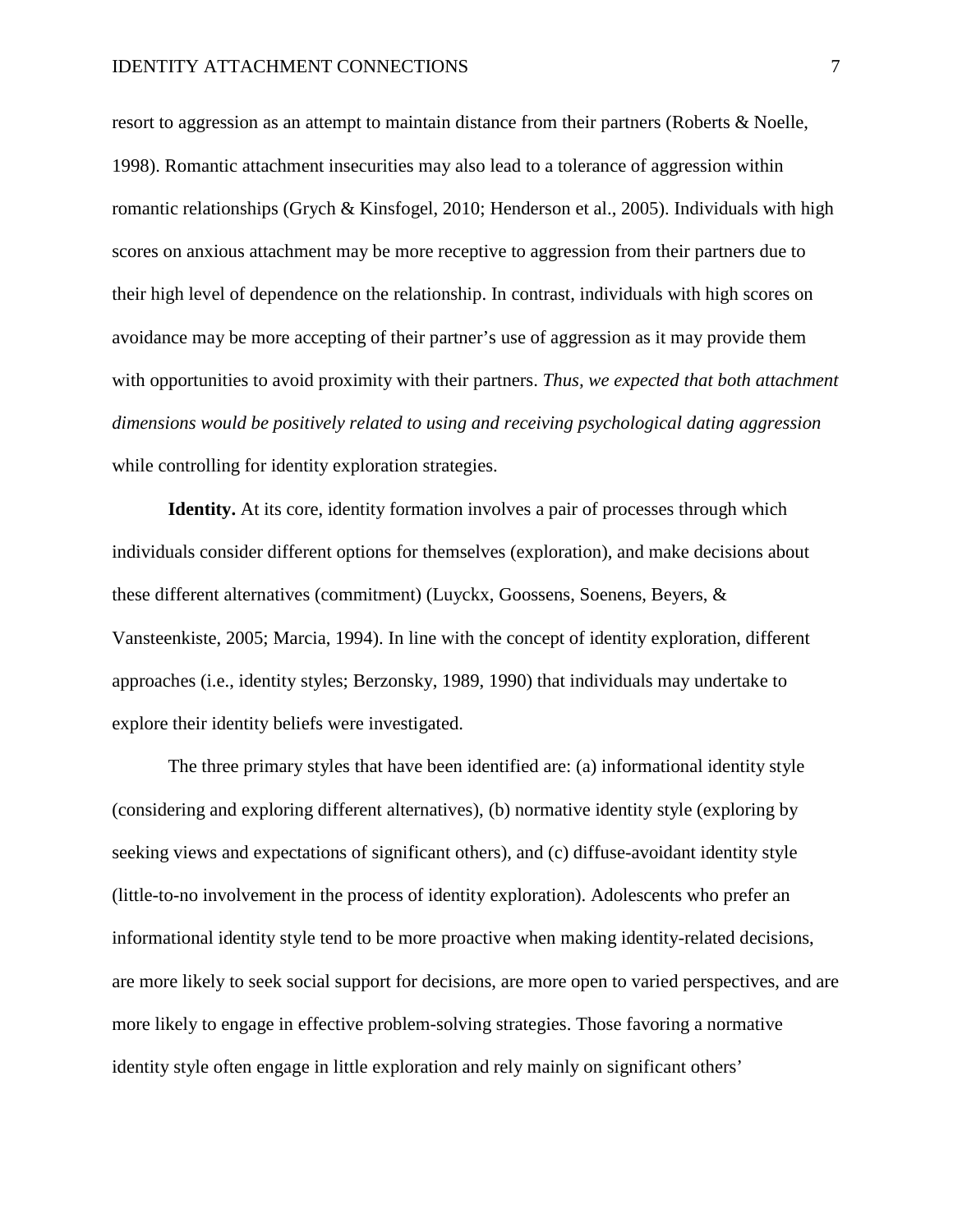expectations when making important decisions. Greater endorsement of a diffuse-avoidant identity style is associated with procrastination, lack of openness about different ideas, and avoidance in decision-making (Berzonsky, 1989; 1990; 1992; Berzonsky & Ferrari, 1996; 2009).

Research indicates that the diffuse-avoidant identity style is associated with conduct problems that are predictive of psychological aggression, whereas the informational and normative identity styles are negatively related to such outcomes (Adams et al., 2001). Our study attempted to build on prior research by examining the relationship between identity styles and psychological aggression within the context of romantic involvement. During adolescence, dating partners become a meaningful source of identity input (Kerpelman & Pittman, 2001). Adolescents may use psychological dating aggression when they are less open to input from others. *Thus, we hypothesized that greater use of an informational or normative identity style would relate negatively to the use of psychological dating aggression. In contrast, greater use of a diffuse-avoidant identity style, was expected to be positively associated with the use of psychological dating aggression. There is no literature supporting hypotheses about identity styles and receipt of psychological dating aggression, therefore, we explored these associations.*

In line with the assumption that identity styles and attachment dimensions work together to explain psychological dating aggression, we also examined whether the interactions between these constructs related to these behaviors. Due to the co-development of these dimensions during adolescence (Kerpelman et al., 2012), the interaction of these constructs may provide further explanation for experiences with adolescent dating aggression. We expected the identity styles to affect the relationship between anxious or avoidant attachment and psychological dating aggression. Specifically, a *high level of a diffuse-avoidant identity style was expected to strengthen the positive relationship between both types of insecure attachment and psychological*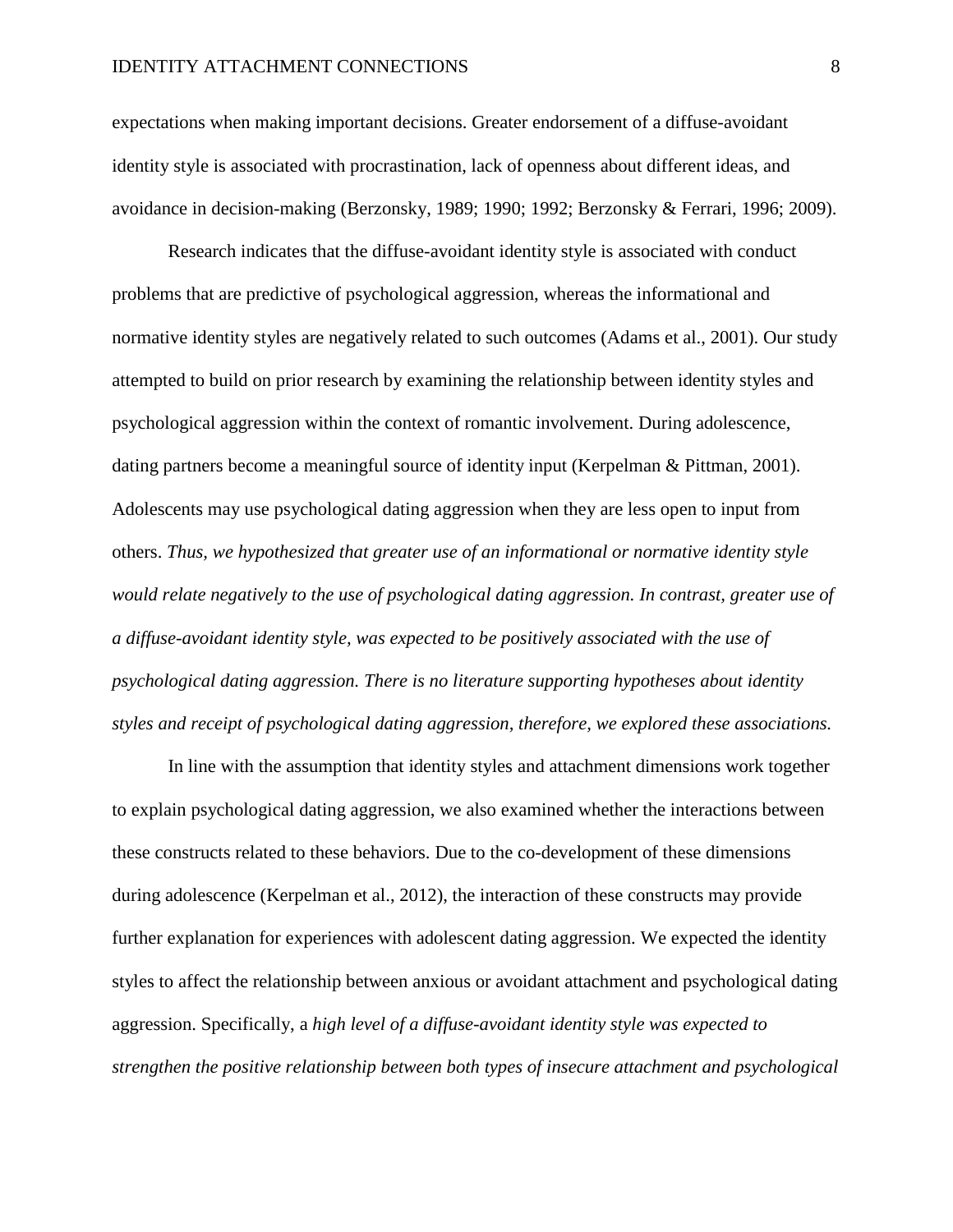*dating aggression.* The sense of distrust for others and/or rejection of others' input associated with this identity style (Berzonsky, 1992; Berzonsky & Ferrari, 1996; 2009) may contribute to feelings of insecurity within the relationship which, in turn, would be associated with greater psychological dating aggression. *In contrast, high endorsement of an informational or normative identity style was expected to weaken the relationship between both insecure attachment dimensions and psychological dating aggression.* Both of these identity styles are associated with less problem behaviors (Adams et al., 2001) and a higher likelihood of using positive conflict-resolution strategies (Berzonsky, 1992; Berzonsky & Ferrari, 1996; 2009).

Identity commitment was controlled when examining the relationship between identity styles and psychological dating aggression. The role of commitment is important to consider given its relationship with identity styles (Berzonsky, 1989, 1990). Specifically, Berzonsky (1989) indicated that identity commitment is positively related to the informational and normative identity styles but negatively related to the diffuse-avoidant identity style. In the framework of identity status theory and research (Berzonsky, 1989, 1990; Marcia, 1994), commitment combined with an informational identity style should represent an achieved identity whereas commitment combined with a normative identity style should represent foreclosure. Furthermore, identity commitment has been shown to contribute to the relationship between identity and personal well-being (Berzonsky, 2003).

#### **Universality of Identity and Attachment as Predictors of Psychological Dating Aggression**

We also examined whether the contributions identity and attachment make to explaining psychological dating aggression held across gender, age, race/ethnicity, socioeconomic status, and dating experience. Although these demographic factors show associations with dating aggression (Caetano, Field, Ramissetty-Mikler, & McGrath, 2005; Ellis et al., 2009; Saint-Eloi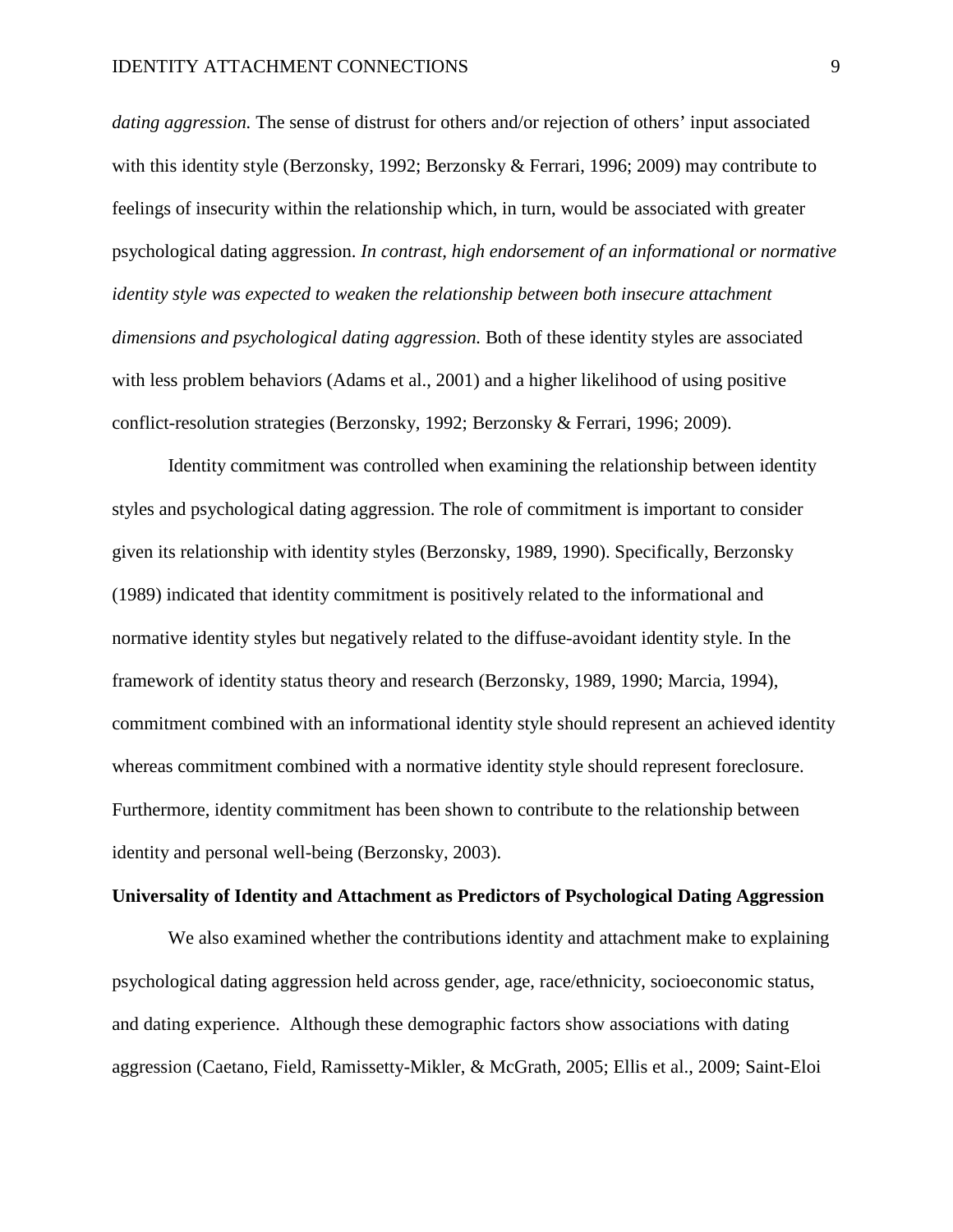Cadely, Pittman, Pettit, Lansford, Bates, Dodge, & Holtzworth-Munroe, 2017), identity styles (Berzonsky, 1992; Boyd, Patricia, Kandell, & Lucas, 2003; Saint-Eloi Cadely, Pittman, Kerpelman, & Adler-Baeder, 2011) and attachment (Bartholomew & Horowitz, 1991; Geher et al., 2005; Henderson et al., 2005; Reed, Tolman, Ward, & Safyer, 2016), we expected the theorized associations between identity styles, romantic attachment insecurity and psychological dating aggression to operate similarly across demographic groups.

In summary, we considered how identity styles and romantic attachment dimensions work together to explain psychological dating aggression. We hypothesized that anxious and avoidant attachment and diffuse-avoidant identity style will be positively related to psychological dating aggression, whereas informational and normative identity styles will be negatively related to psychological dating aggression. We also anticipated that high levels of an informational or normative identity style will weaken the association between the attachment dimensions and psychological dating aggression, however high levels of a diffuse-avoidant identity style will strengthen the association between the attachment dimensions and psychological dating aggression. Additionally, we examined whether the relationships between these constructs hold across different demographic groups.

#### **Method**

#### **Participants and Procedure**

Data were drawn from a five-year evaluation project known as Healthy Couples Healthy Children: Targeting Youth (HCHCTY) (Kerpelman et al., 2012). Only pre-test data (data collected prior to intervention) were used in the present study. Participants were recruited from various public high schools across a southern state in the USA, and were enrolled in a mandatory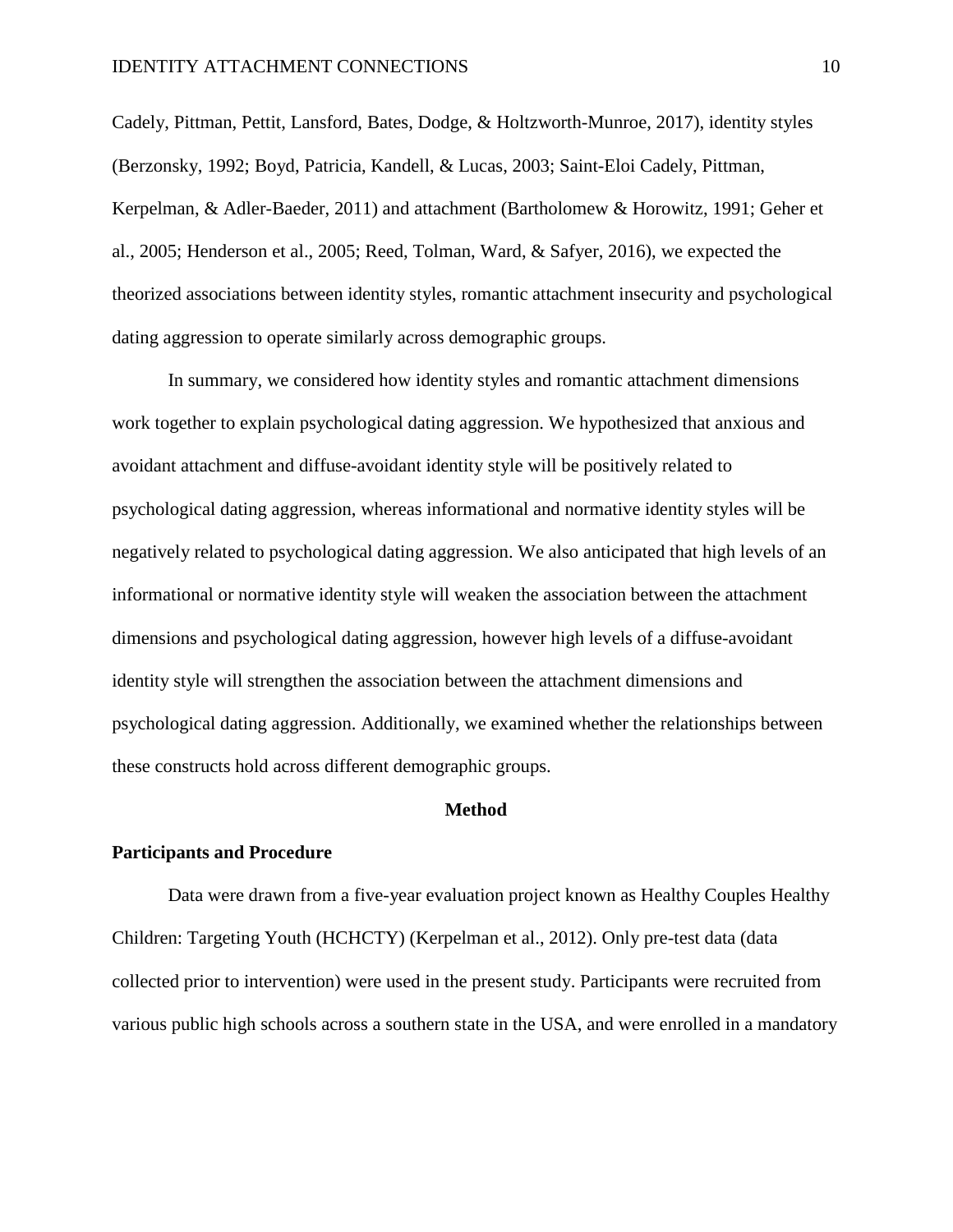health class. Data were collected at school during regular class sessions. Participating students and their parents gave written consent for the data collection.

Participants were 2,577 high school students. Of these participants, 541 were dropped because they did not indicate a previous or current dating relationship ( $n = 257$ ) or because they were missing data on all variables of interest to our study (*n* = 284). Another 61 cases had problematic data on the variables of interests and/or control variables and thus were dropped from this study. These problematic cases appeared not to have taken the survey seriously (e.g., reported the same response for all items) or their responses suggested they did not understand the questions. Problematic cases were more likely to have been males ( $\chi^2$  (1) = 11.44, *p* < .001), to have been part of a minority ethnic group ( $\chi^2$  (1) = 23.86, *p* < .001), and to receive free/reduced lunch ( $\chi^2$  (1) = 15.61, *p* < .001). Furthermore, these cases had lower scores on the informational identity style (*t* (1996) = 5.22, *p* < .001), the normative identity style (*t* (1994) = 3.02, *p* = .003), identity commitment  $(t (1978) = 4.42, p < .001)$ , and higher scores on the avoidant attachment dimension ( $t(1970) = -6.84$ ,  $p < .001$ ). The removal of cases dropped for any reason resulted in an analytic sample of 1,975 high school students.

Participants in the analysis sample were predominately  $10^{th}$  graders (58.0%; *M* age = 16.22 years old; *SD* = 1.07) and slightly more than half were girls (52.6%). The analysis sample was reasonably diverse, 54.8% Whites, 34.6% Blacks, and 9.9% were of other ethnic/racial backgrounds. Nearly half of participants (47.1%) received free/reduced lunch. Moreover, 51.9% of participants were dating at the time of data collection, and 43.1% of participants reported on a previous romantic relationship. Participants who were dating at the time of data collection indicated a relationship length of approximately seven months ( $M = 7.39$ ;  $SD = 9.69$ ) and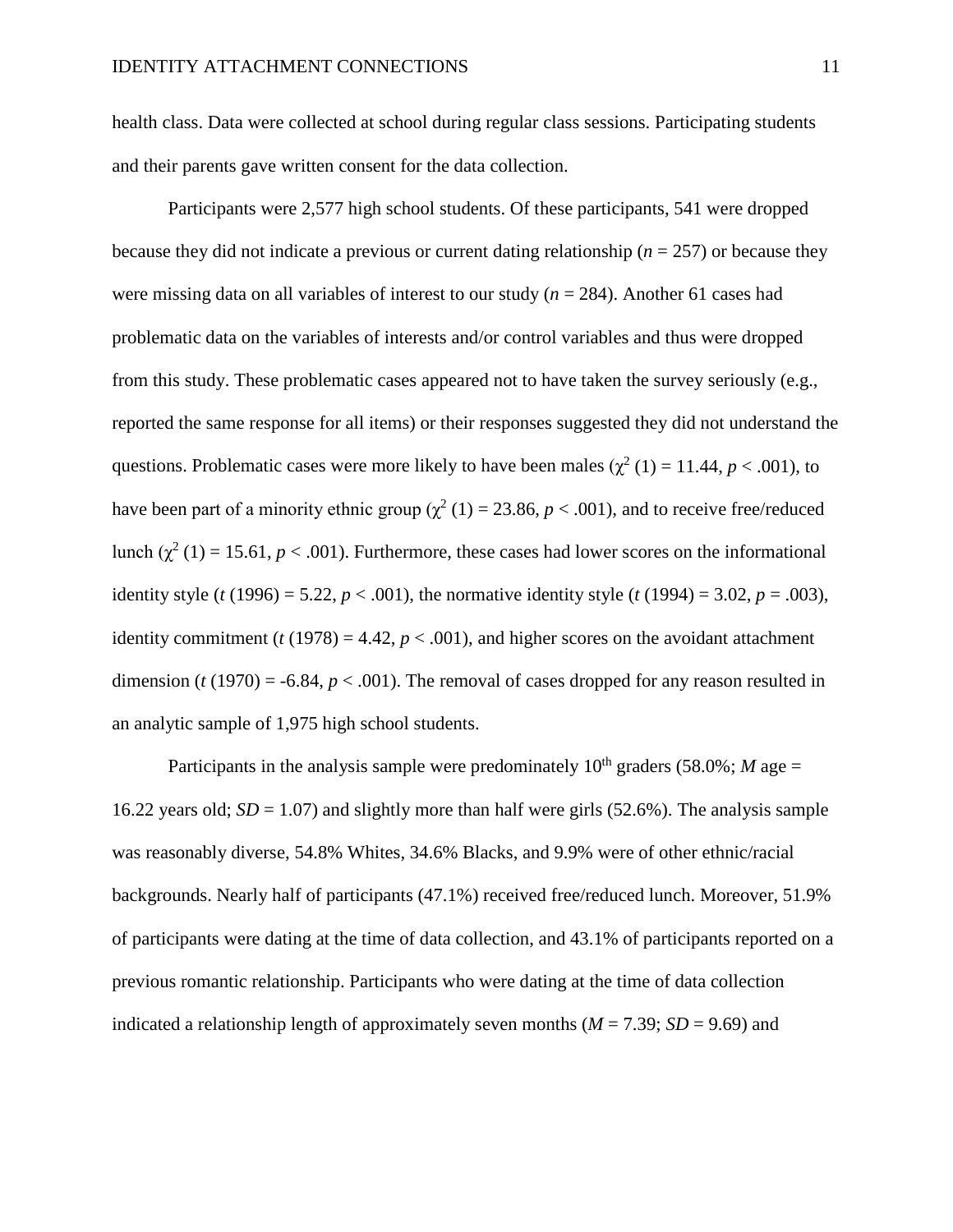participants who reported on a past dating relationship had dated their partner for approximately four months ( $M = 4.75$ ;  $SD = 7.56$ ).

#### **Measures**

**Identity Styles and Commitment.** Identity styles and identity commitment were assessed using six selected items per subscale from the *Identity Style Inventory – Version III* (ISI III; Berzonsky, 1992). Items were selected based on results of a factor analysis from the full scale conducted on a sample of college students  $(N = 291)$ . Example items include: informational identity style: "I've spent a great deal of time thinking seriously about what I should do with my life;" normative identity style: "I've more or less always operated according to the values with which I was brought up;" diffuse-avoidant identity style: "I try not to think about or deal with problems as long as I can;" and commitment: "I know what I want to do with my future." Cronbach alphas for each identity style and identity commitment were .71, .65, .61, and .66, respectively. These reliability coefficients are in line with those reported for the full subscales (Berzonsky, 1992; Berzonsky & Ferrari, 1996; Berzonsky & Luk, 2005). Correlations between the six-item subscales and the full sets of items ranged from .79-.94 (see Kerpelman et al., 2008; 2012). All items were rated on a 5-point scale ranging from 1 (*Strongly disagree*) to 5 (*Strongly agree*). A composite score for each identity style and identity commitment was created based on the mean of the relevant items. Higher scores indicated more endorsements of an identity style or identity commitment.

**Attachment Dimensions.** The *Experiences in Close Relationships* (ECR) scale was used to assess the two dimensions of romantic attachment insecurity (Brennan et al., 1998). Nine selected items comprised each dimension and were rated on a 5-point scale ranging from 1 (*Strongly disagree*) to 5 (*Strongly agree*). Correlations between the selected items and the full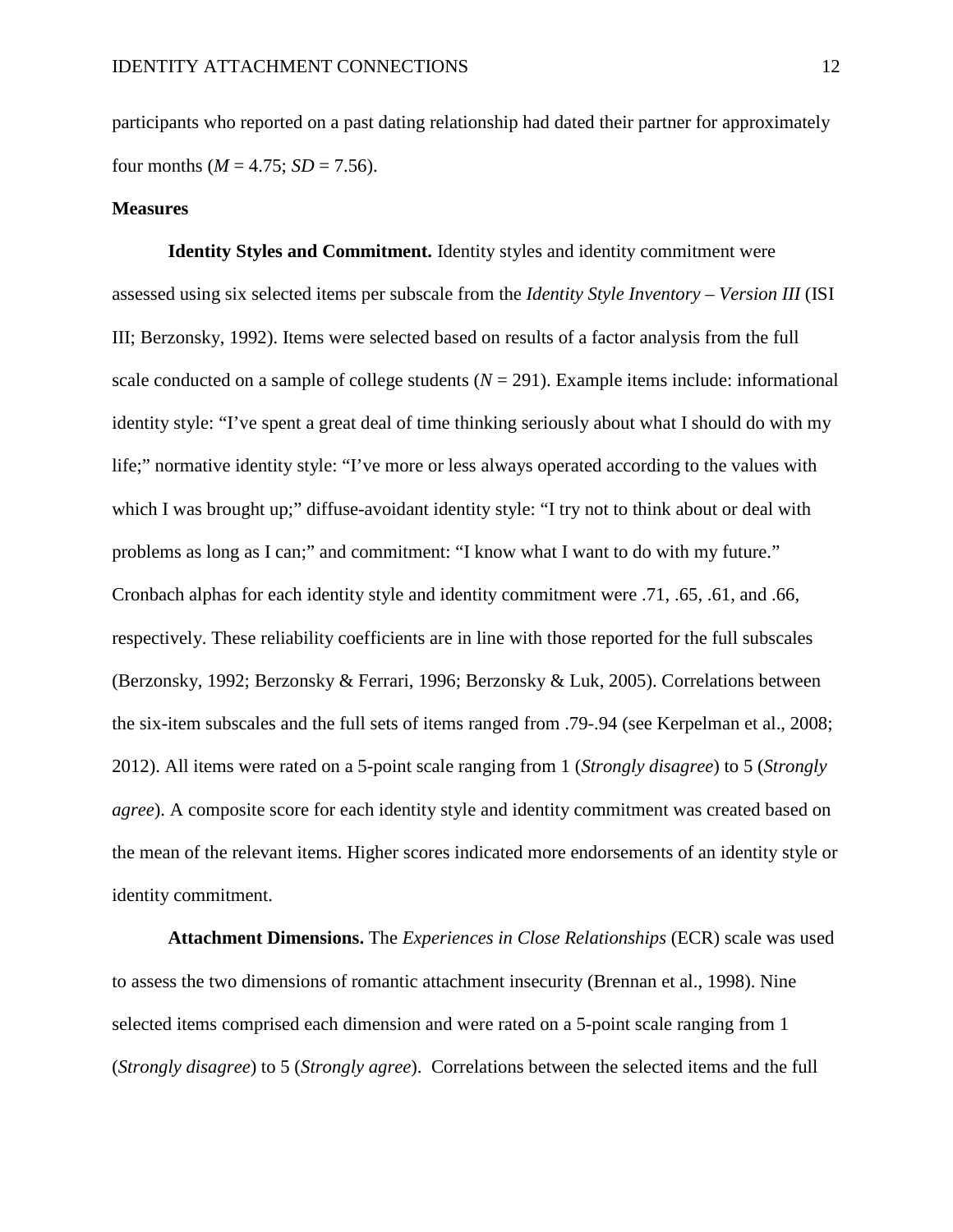subscale, calculated on an independent sample, were .97 for both subscales (Kerpelman et al., 2012). An example avoidant dimension item is: "I prefer not to show a partner how I feel deep down;" an example anxious dimension item is: "I worry a fair amount about losing my partner." Cronbach alphas were .76 for avoidance and .81 for anxiety. A composite score based on the mean of the items for each attachment dimension was created. Higher scores indicated more endorsement of each attachment dimension.

**Psychological Aggression.** The same four items selected from the *Conflict Tactics Scale* (CTS; Straus, 1979) were used to assess using and then receiving psychological dating aggression (i.e., Insult or swear at; Sulk or refuse to talk about the problem; Stomp out of the room, house or yard; Do or say something to spite). A Cronbach alpha of .75 and .79 was reported for using and receiving psychological dating aggression, respectively. Participants were asked to report only behaviors that were not enacted with playful intentions (Hamby, 2016) in the most recent month of their current or latest relationship. Items were rated on a 4-point scale ranging from 0 (*None*) to 3 (*3 or more times*). The individual items were used to create latent factors for using psychological dating aggression and for receiving psychological dating aggression.

**Demographic Variables.** Gender was dichotomized  $(0 = Boys, 1 = Girls)$ . Race was also treated as a dichotomous variable (0 = *Whites*, 1 = *Minorities*). A categorical SES variable reflected participants' qualification for Free/Reduced Lunch (0 = *No*, 1 = *Yes*). Age was coded in years and ranged from 14-20 years old  $(M = 16.22; SD = 1.07)$ . Lastly, a dichotomous variable reflected whether participants were reporting on a previous or current dating relationship  $(0 =$ *Dated in the past*,  $1 =$  *Currently dating*). These demographic variables served as controls for the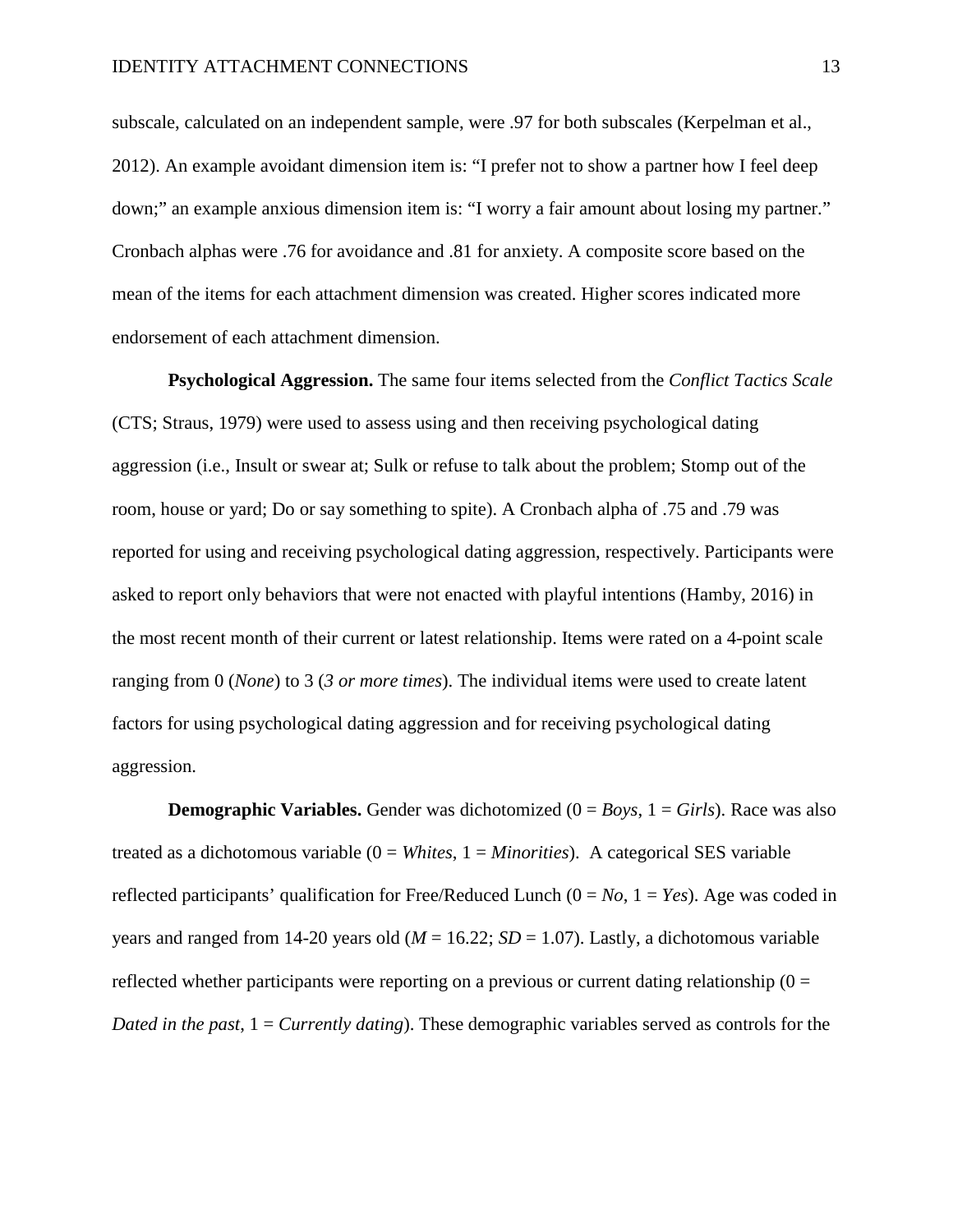main effects model and were the grouping factors considered in our test of the universality of the main effects models.

#### **Plan of Analysis**

MPLUS Version 7 (Muthén & Muthén, 1998-2012) was used for conducting the main analyses of the current study. Latent factors, each indicated by four items, were created for use and receipt of psychological dating aggression. Two separate confirmatory factor analyses (CFA) were used to test whether each latent variable fit the data adequately. Next, structural equation modeling (SEM) was used to test the study's hypotheses. Two models were fit to the data, one for each latent variable as the outcome. In each, the outcome was predicted by all three identity styles and both attachment dimensions while controlling for demographic factors (i.e., gender, race, age, free/reduced lunch, and dating experience) and identity commitment. Because we posed directional hypotheses for using psychological dating aggression, one-tailed tests were used to determine significant main effects for this behavior. Two-tailed tests were used to determine significant main effects for receiving psychological dating aggression given that no directional hypotheses were made for this type of behavior when predicted by identity styles. For the CFA and SEM analyses, a non-significant chi-square  $(\chi^2)$ , a comparative fit index (CFI) and a Tucker-Lewis index (TLI) of .90 and above, a non-significant root mean square error of approximation (RMSEA) with a value less than .08, and a standardized root mean square residual (SRMR) lower than .08 was indicative of a good model fit (Hu & Bentler, 1999).

Separate interaction terms were added to the full main effects models individually for using and receiving psychological dating aggression. Each interaction term was created by multiplying two variables together (e.g., informational identity style x anxious attachment).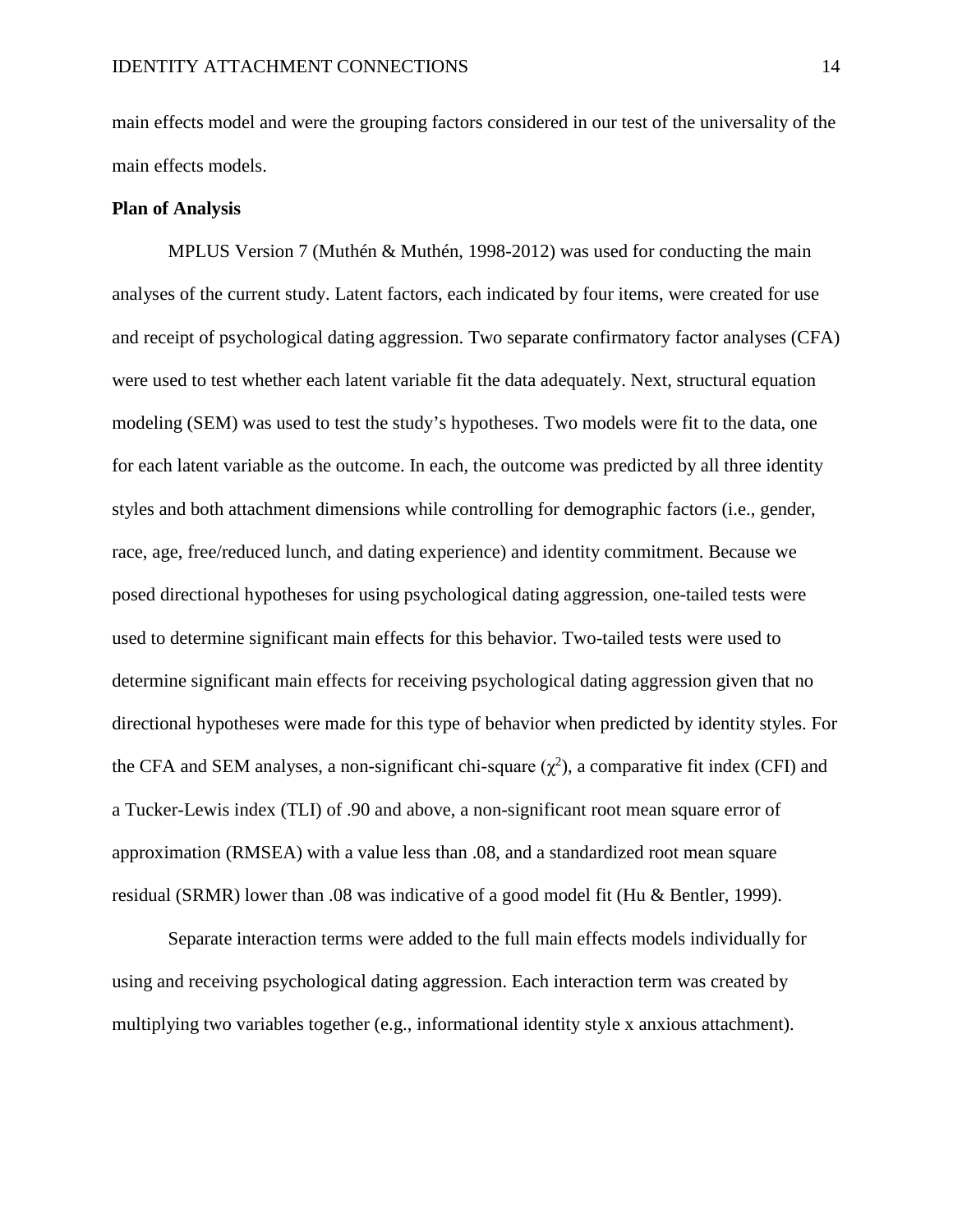The degree to which findings obtained in the structural analyses held across demographic categories was assessed via multi-group analyses for the dichotomous factors. Pathways from the SEM models (i.e., using and receiving) were tested across dichotomous groups while controlling for identity commitment and all other demographic variables except for the one used as a grouping factor. The effects of these demographic variables and identity commitment on psychological dating aggression were set to equality across the two groups. Furthermore, a pvalue of .01 was used as the criterion for significance given the number of tests conducted. Tests were conducted whereby pathways were estimated in the comparison group (e.g., males vs. females) when free to be different and when constrained to equality. Significant differences were indicated if the change in the overall chi-square ( $\Delta \chi^2$ ) for the constrained model relative to the unconstrained model exceeded the critical value for one degree of freedom ( $\chi^2$  (1) = 6.64, *p* < .01).

For age as a moderator (a continuous variable), separate interaction terms were created by multiplying age with each attachment dimension and each identity style individually (e.g., age x informational identity style). Each interaction term was individually added to the full model for using and receiving psychological dating aggression.

#### **Results**

#### **Preliminary Analyses**

Approximately 70% of participants reported using at least one form of psychological dating aggression, whereas 66% of the sample said they were the recipient of one of these behaviors. Table 1 shows the means for use and receipt of psychological dating aggression, identity styles, and romantic attachment variables. Means were compared across the categorical demographic groups; significant differences are noted in the table (see Table 1).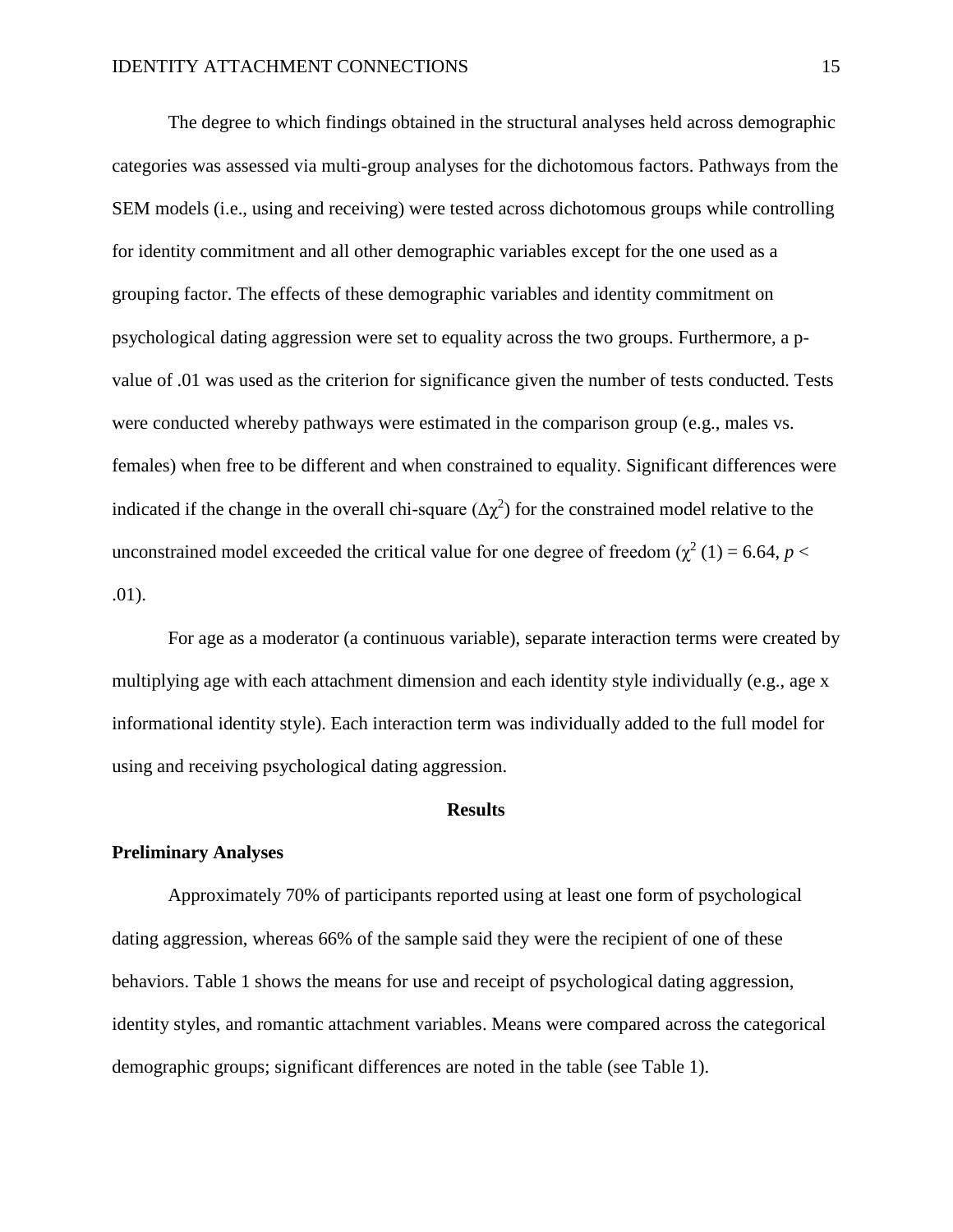Bivariate associations are presented in Table 2. Confirmatory factor analyses showed that all indicators of psychological dating aggression significantly loaded on their respective factors (use and receipt). The model fit the data well for use of aggression ( $\chi^2 = 4.87$ ,  $p = .09$ ; DF = 2; CFI = 1.00; TLI = 1.00; RMSEA = .03,  $p = .86$ ; SRMR = .01) and for its receipt ( $\chi^2 = 8.65$ ,  $p <$ .01; DF = 2; CFI = 1.00; TLI = .99; RMSEA = .04, *p* = .61; SRMR = .01).

### **Identity and Attachment as Predictors of Psychological Dating Aggression**

The models examining identity styles and the attachment dimensions as predictors of psychological dating aggression fit the data well for both using and receiving psychological dating aggression. Across both models, the informational identity style was negatively related to psychological dating aggression, although this relationship approached significance for receiving psychological dating aggression. In each model, the anxious attachment dimension was positively associated with psychological dating aggression. The normative identity style was negatively linked to receiving psychological dating aggression, and the diffuse-avoidant identity style was positively associated with using psychological dating aggression (see Table 3). The identity and attachment variables uniquely accounted for 6% and 7% of the variance, respectively, in the use and the receipt of psychological dating aggression. For the full model including demographic variables the variance accounted for was 18% and 10%, respectively, for use and receipt of psychological dating aggression.

### **Identity and Attachment Interacting to Predict Psychological Dating Aggression**

Significant interactions for the identity styles and attachment dimensions were plotted based on one  $+1$  SD to indicate high and low values of the interacting variables. One interaction was significant (normative x avoidance) and one interaction approached significance (informational x avoidance) for using psychological dating aggression. Specifically, adolescents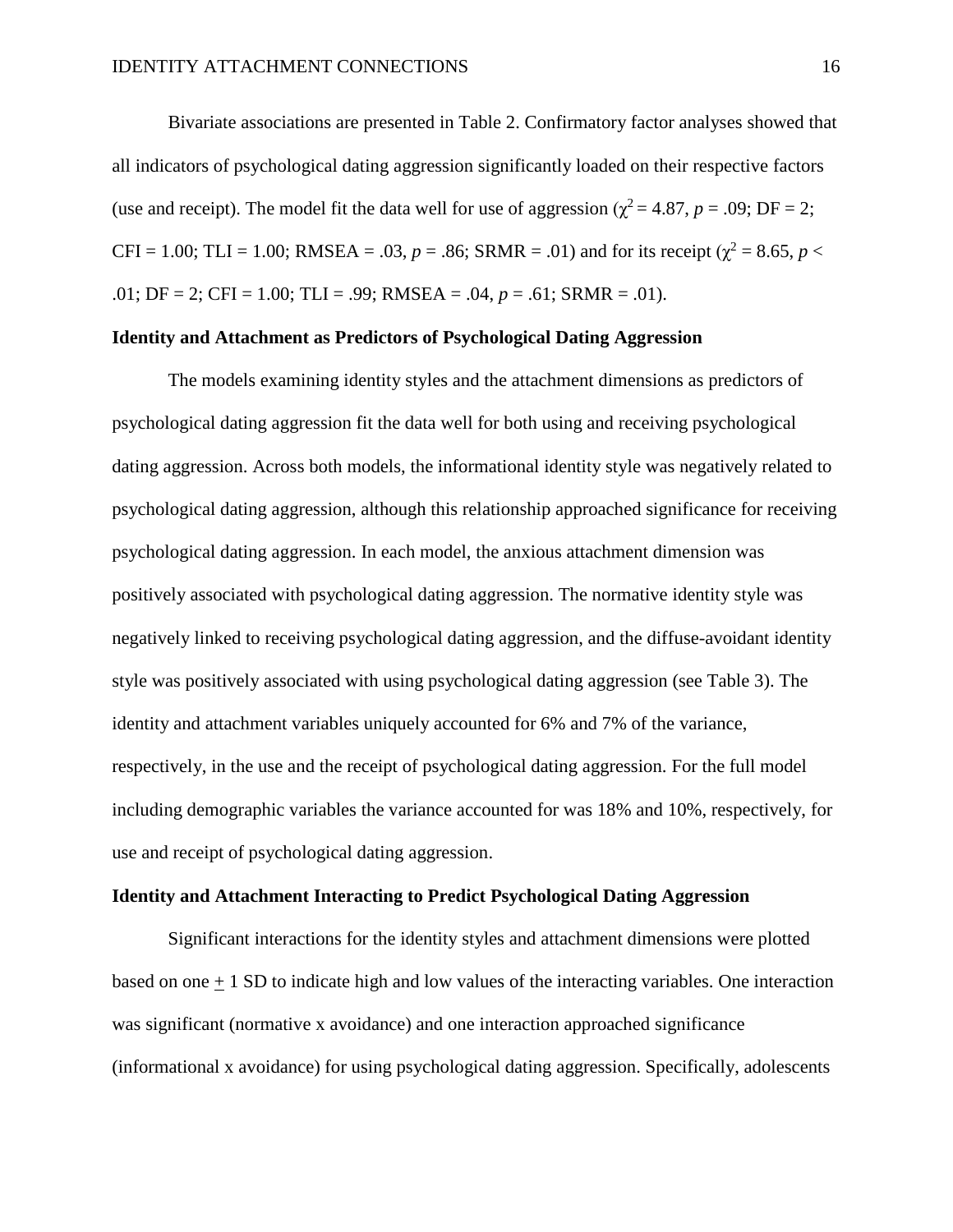endorsing high levels of a normative identity style and an avoidant attachment dimension indicated less use of psychological dating aggression compared to other combinations of these two factors (see Figure 1A). Similarly, adolescents with high levels of an informational identity style along with high levels of an avoidant attachment dimension indicated lower use of psychological dating aggression relative to other combinations of these two factors (see Figure 1B). One marginal significant interaction emerged for receiving psychological dating aggression in which high levels of an informational identity style along with high levels of an avoidant dimension predicted receiving less psychological dating aggression compared to other combinations of these variables (see Figure 1C).

### **Testing the Universality of the Model**

Twenty multi-group tests (four demographic factors x five predictors) were conducted for using and for receiving psychological dating aggression. None of these tests showed significant differences across any of the dichotomous groups. Ten interaction tests for age were conducted (five for using and five for receiving psychological dating aggression). None of these interactions were significant. Thus, these tests support the universality of the patterns in the model.

#### **Discussion**

This is the first study to examine whether identity exploration strategies employed during adolescence help explain variability in the use and receipt of psychological dating aggression. Overall, our findings were generally consistent with expectations. First, the informational identity style negatively related to the use and receipt of psychological dating aggression. Adolescents with an informational identity style are generally less likely to demonstrate conduct problems relating to psychological aggression (Adams et al., 2001). Such adolescents may use more effective problem-solving strategies when dealing with conflicts (Berzonsky, 1992). In line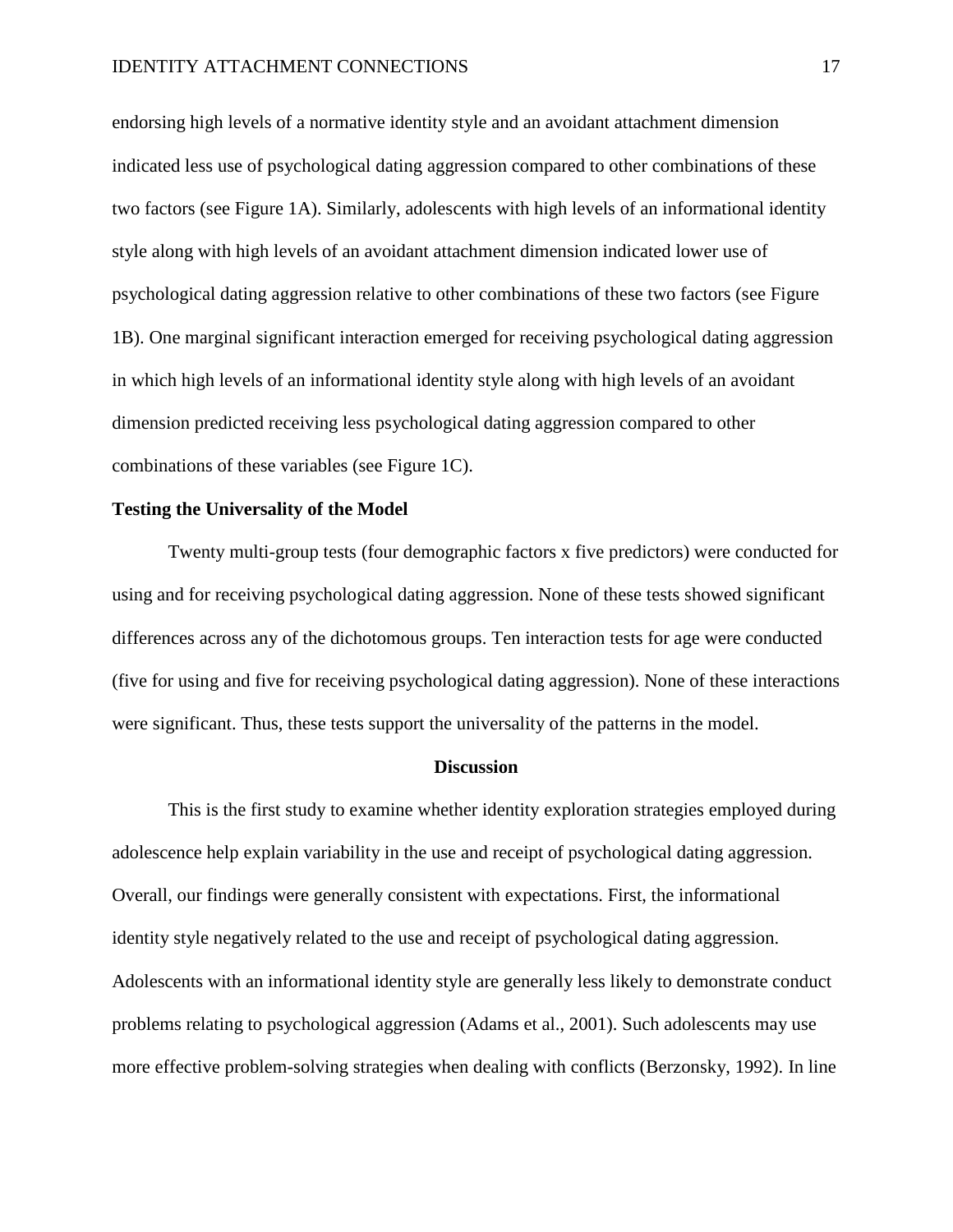with this reasoning, these adolescents may turn to more effective conflict resolution strategies when confronted with aggression. Next, adopting a diffuse-avoidant identity style was positively related to using psychological dating aggression. Adolescents with high scores on this style are more likely to engage in psychologically aggressive behaviors (Adams et al., 2001) and are less likely to find positive means to deal with problems (Berzonsky, 1992). Lastly, endorsing a normative identity style negatively related to receiving psychological dating aggression. Adolescents with a normative identity style may have influences from socially conforming parents, peers, other adults or organized groups that discourage the use of aggression in romantic relationships, which may lead to a lower tolerance of such behaviors or selecting partners who are less likely to engage in psychological dating aggression. Alternately, some of these adolescents may be underreporting receipt of psychological dating aggression if their perceptions of a partner's psychologically aggressive behavior are defined differently (e.g., they do not interpret their partner's behavior as aggressive but rather as legitimately asserting authority within the relationship).

Collectively, our findings fit with past literature, but more importantly build on past research by showing that endorsing a particular identity style can contribute positively and negatively to the use and receipt of psychological aggression within romantic relationships. Of additional importance, our findings held across demographic categories for using and receiving psychological dating aggression. Out of 50 comparisons across various demographics variables, none were significant, implying universality in our reported patterns.

Similar to previous studies, our findings suggest that insecure attachment dimensions are related to more difficulty with conflict management within romantic relationships (Creasey, Kershaw, & Boston, 1999; Li & Chan, 2012). However, this notion is only supported in the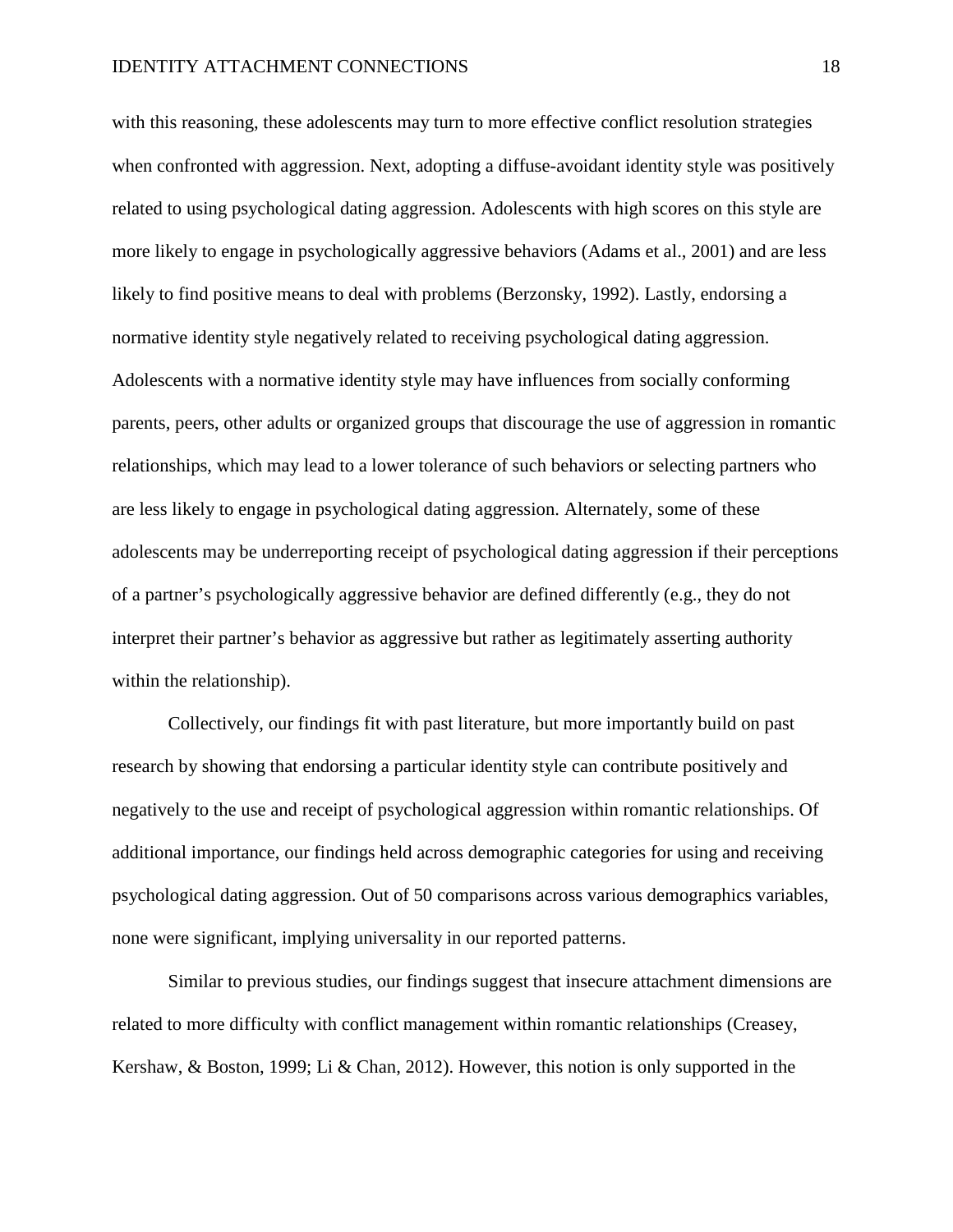current study for the anxious dimension of romantic attachment. Although unexpected, the lack of association between the avoidant dimension and psychological dating aggression does coincide with some past findings. A few previous studies have shown that when both attachment dimensions were examined together, only anxious attachment was associated with dating aggression perpetration and victimization (Henderson et al., 2005; Roberts & Noelle, 1998; Sandberg et al., 2010). Given the importance that individuals scoring higher on anxious attachment place on maintaining their intimate relationships (Bartholomew, 1990; Bartholomew & Horowitz, 1991; Brennan et al., 1998), engagement in psychological dating aggression for such individuals may be viewed as an expression of love and/or fear of losing their partner. This high dependence on the relationship may also lead to clinging to romantic partners, even when experiencing aggression or abuse.

Moreover, high levels of an informational or normative identity style along with high endorsements of avoidant attachment negatively related to the use of psychological dating aggression, and high informational style combined with high avoidant attachment related negatively to the receipt of psychological dating aggression. Given that an avoidant attachment did not predict using nor receiving psychological dating aggression, these findings are counter to our initial expectation that these identity styles would buffer the effects of insecure romantic attachment on psychological dating aggression. Nevertheless, our results reveal that under conditions of high avoidance combined with high informational or normative identity style can decrease the likelihood of using and receiving psychological dating aggression. Although holding high levels of an avoidant attachment is associated with maintaining a distance in the romantic relationship, particularly during conflict, the avoidance by itself does not predict the use or receipt of psychological dating aggression. However, it may be that being socially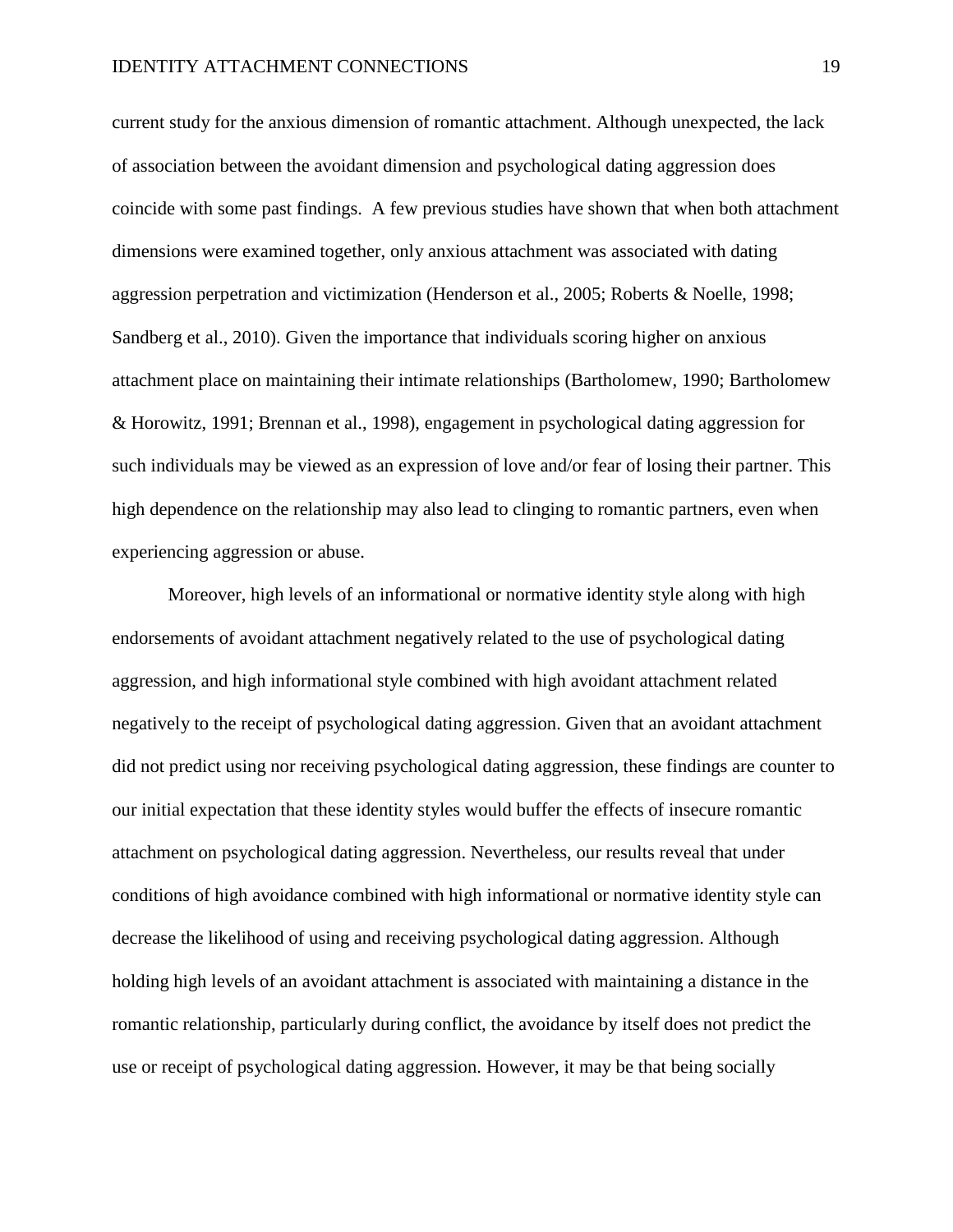competent (consistent with using an informational identity style) and/or socially responsive (consistent with using a normative identity style) supports using better alternatives than psychological aggression during conflicts. In any event, these findings further support the notion that identity attachment processes may work together to explain the prevalence of psychological dating aggression among adolescents.

Findings for the relationships between identity styles and psychological dating aggression were similar but not identical for the use and receipt of aggression. Similarity in the relationships between identity styles and attachment dimensions across using and receiving such behaviors may be due to the general co-occurrence across these experiences (e.g., Cano et al., 1998; Connolly et al., 2009; Williams et al., 2008). However, the few differences may be due to variation in perceptions between these experiences (Johnson, 2006; Johnson & Ferraro. 2000). In other words, adolescents may view the aggression differently when they receive compared to when they perpetrate the aggression. Therefore, future studies will need to examine potential differences in interpretations for using and receiving dating aggression in order to understand the differences in the relationship between identity styles and psychological dating aggression more thoroughly.

#### **Limitations**

The current study offers valuable contributions to the literature, but the findings must be interpreted in light of its limitations. First, items assessing psychological dating aggression mainly represented minor forms of such behaviors. The relatively large numbers of participants who report using and receiving them would not necessarily extend to more severe types of such behaviors. Furthermore, the assessed items mainly reflect aggressive types of conflict management, one aspect of psychological dating aggression. Future studies will need to replicate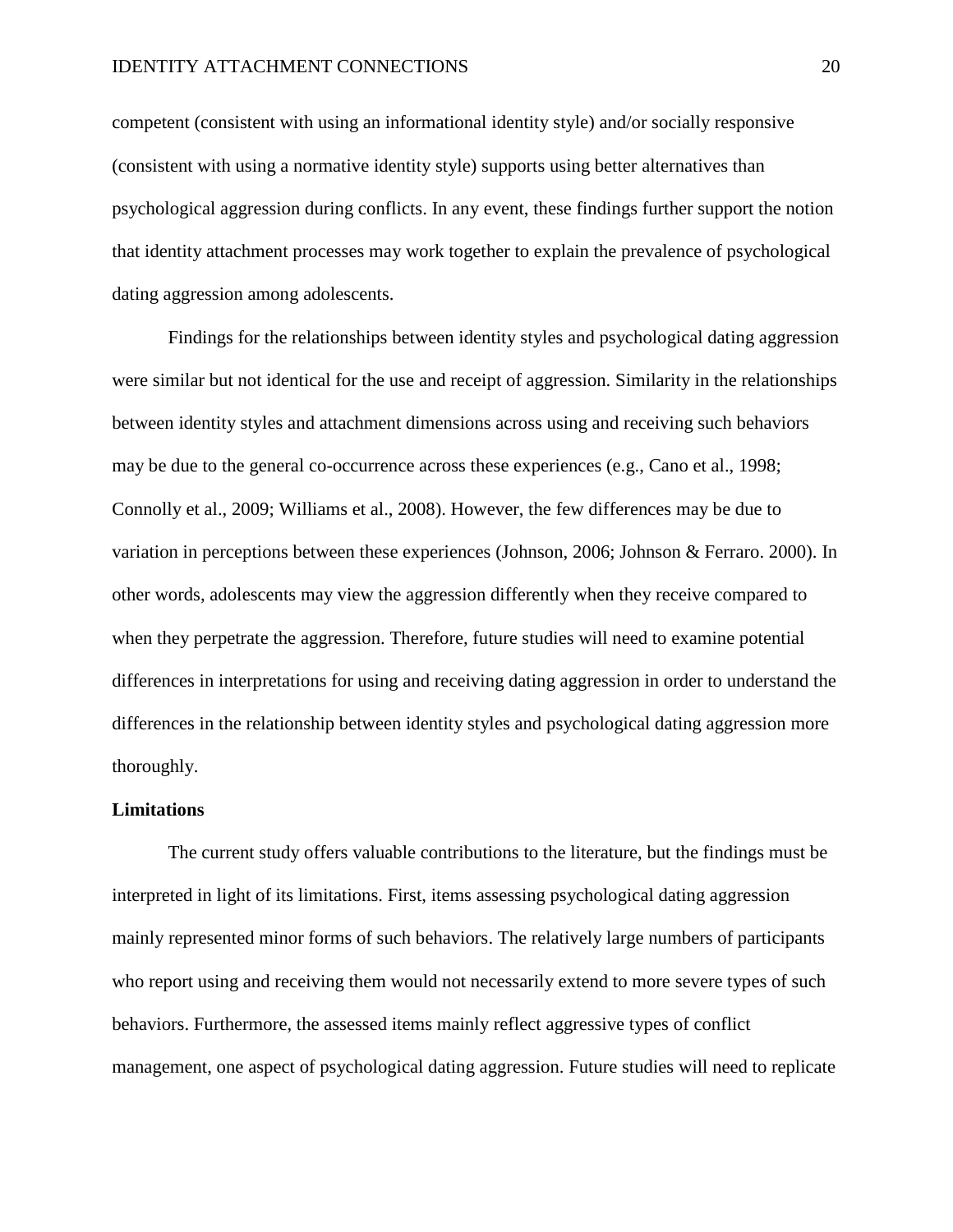and extend the current findings using a wider range of psychologically aggressive behaviors that go beyond conflict management.

Additionally, 61 participants were dropped due to data problems. These data problems were more likely to occur among males, minorities, those receiving free/reduced lunch, those with lower scores for informational and normative identity styles, identity commitment, and higher scores for avoidant attachment. The differences between the analytic sample and the dropped cases were generally small, therefore the compromise to generalizability is considered minimal.

Our comparisons across ethnic groups is another limitation, as all adolescents from ethnic minority backgrounds within our sample were collapsed into one group. Although this is a common procedure across studies, this technique limits our ability to examine potential differences across various ethnicities (Hamby, 2015). Given that the number of participants within our sample that were of other ethnic/racial backgrounds than Black or White was small (*n*  $= 194$ ; 9.9% of the full sample), these individuals were grouped with adolescents who identified as Black in order to have a more robust comparison of adolescents classified as minority versus majority ethnic status. Despite this limitation, collapsing all ethnic minorities into one group in our study permits controlling for social privilege, and the inclusion of free/reduced lunch allows us to control for economic privilege. Therefore, our analysis sample represents the diversity of adolescents attending public schools in the southern state where the data were collected, offering a diverse community sample across age, gender, race/ethnicity, and SES. It will wait for future research, with samples containing more robust numbers of ethnically diverse adolescents, for variability due to ethnic background to be examined more extensively.

#### **Summary and Future Directions**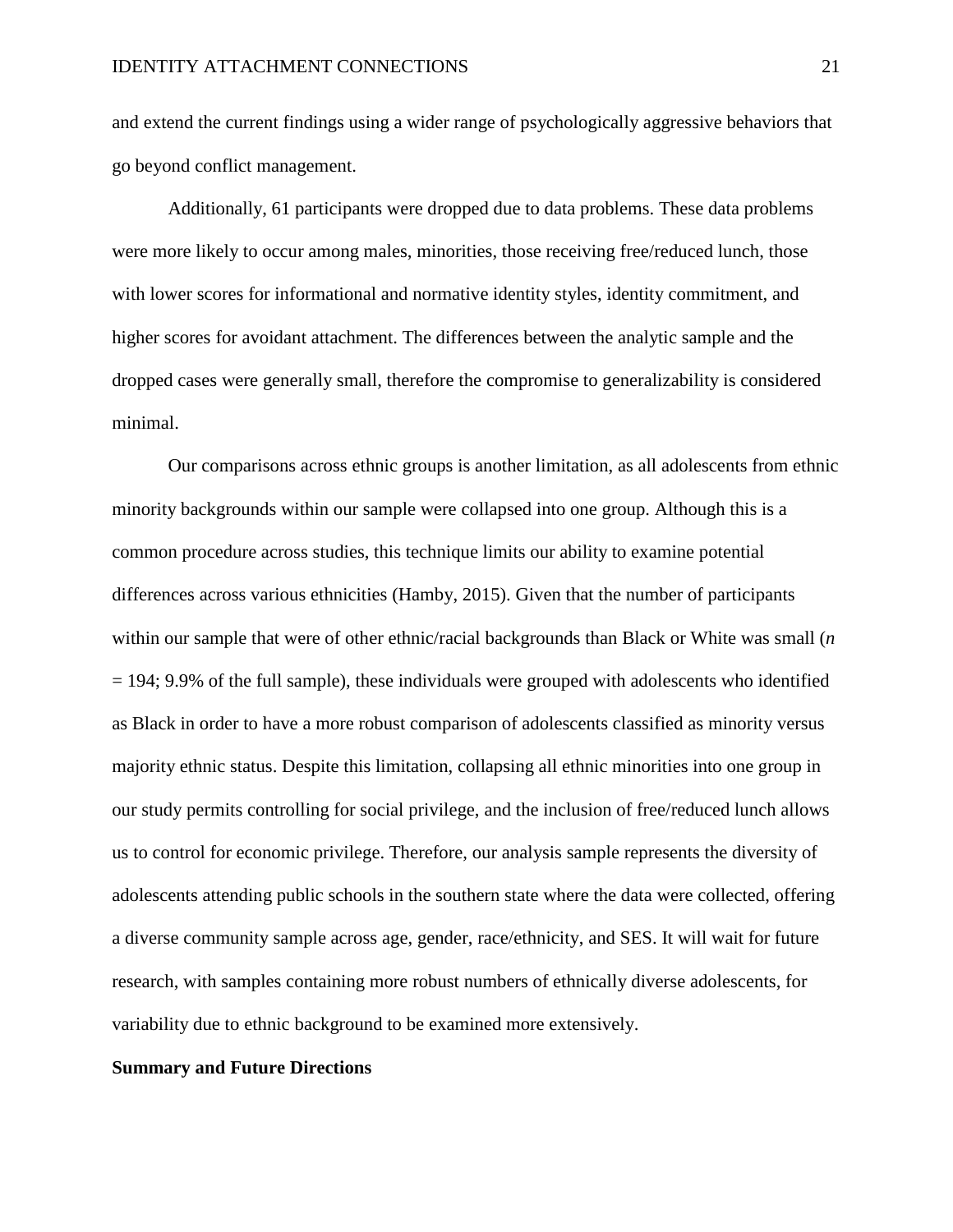Our findings suggest that the co-development of identity and intimacy may help explain variability in experiences of psychological dating aggression. Specifically, adolescents' approaches to the identity exploration process in conjunction with their romantic attachment matters for their experience of psychological dating aggression. Implications from this study suggest knowing adolescents' endorsements of identity styles and/or extent of insecure attachments can help researchers identify who is more at-risk for using or receiving psychological dating aggression. Our research extends previous theorizing and research on the parallelism between identity and intimacy development (Dyk & Adams, 1987; Kerpelman et al., 2012; Pittman et al., 2011) by suggesting that both processes may work in accordance to help explain negative romantic relationship experiences during adolescence.

In order to elucidate further how identity styles and attachment dimensions influence each other and psychological dating aggression, future studies will need to examine these relationships longitudinally. The cross-sectional design of the present study limits the ability to discuss the order of effects. Our ordering of identity styles and attachment dimensions preceding psychological dating aggression is speculative. Additionally, due to the significance of identity exploration during young adulthood (Arnett, 2000) and the prevalence of romantic relationships (Carver et al., 2003) and dating aggression during this time period (Makepeace, 1981), the relationship between these constructs will need to be investigated within this population.

Identity control theory (Burke, 1991; Kerpelman, Pittman, & Lamke, 1997) states that adolescents are constantly seeking confirmation that they are effectively enacting behaviors consistent with their identities. Adolescents hold expectations regarding their identities and want to ensure that their self-perceptions coincide with significant others' perceptions of who they are. From this perspective, it may be possible that at least some psychological dating aggression is a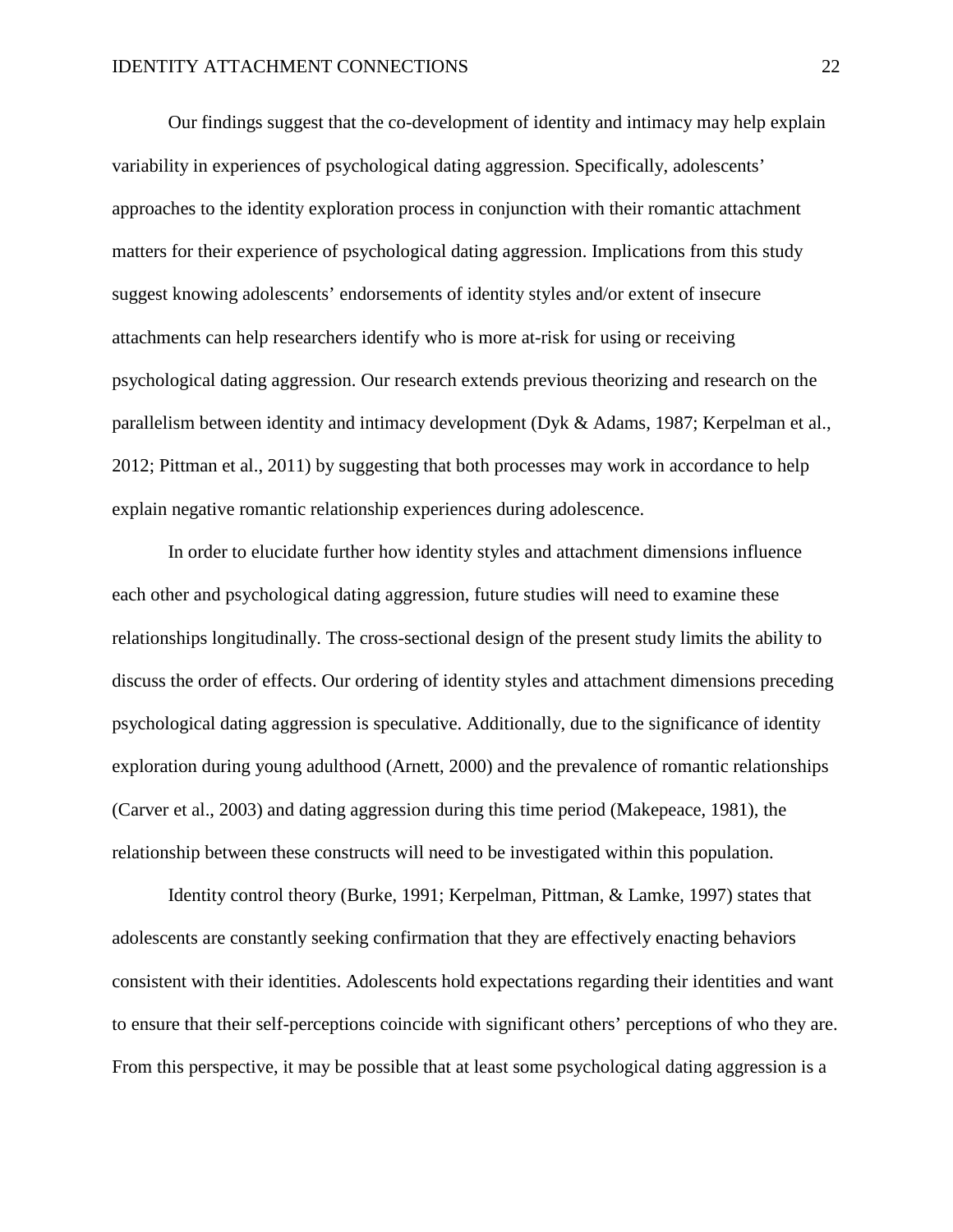response to a romantic partner's input that has implications for the recipient's identity. Given that romantic partners can serve as a significant source of identity input during adolescence (Kerpelman & Pittman, 2001), future studies will need to examine communication patterns among adolescent couples. Specifically, future studies will need to examine communication patterns between romantic partners and their perceptions of that communication in order to investigate the influence of identity input on dating aggression more fully. This will allow for determining whether responses to identity input received from a romantic partner can explain the relationship between identity styles and dating aggression.

Lastly, findings of our study suggest that psychosocial processes during adolescence can contribute to explaining dating aggression during adolescence. These findings can serve as a push for future research to examine how adolescents perceive psychological aggression in their dating relationships and the consequences of psychological dating aggression for subsequent identity and intimacy development in early adulthood.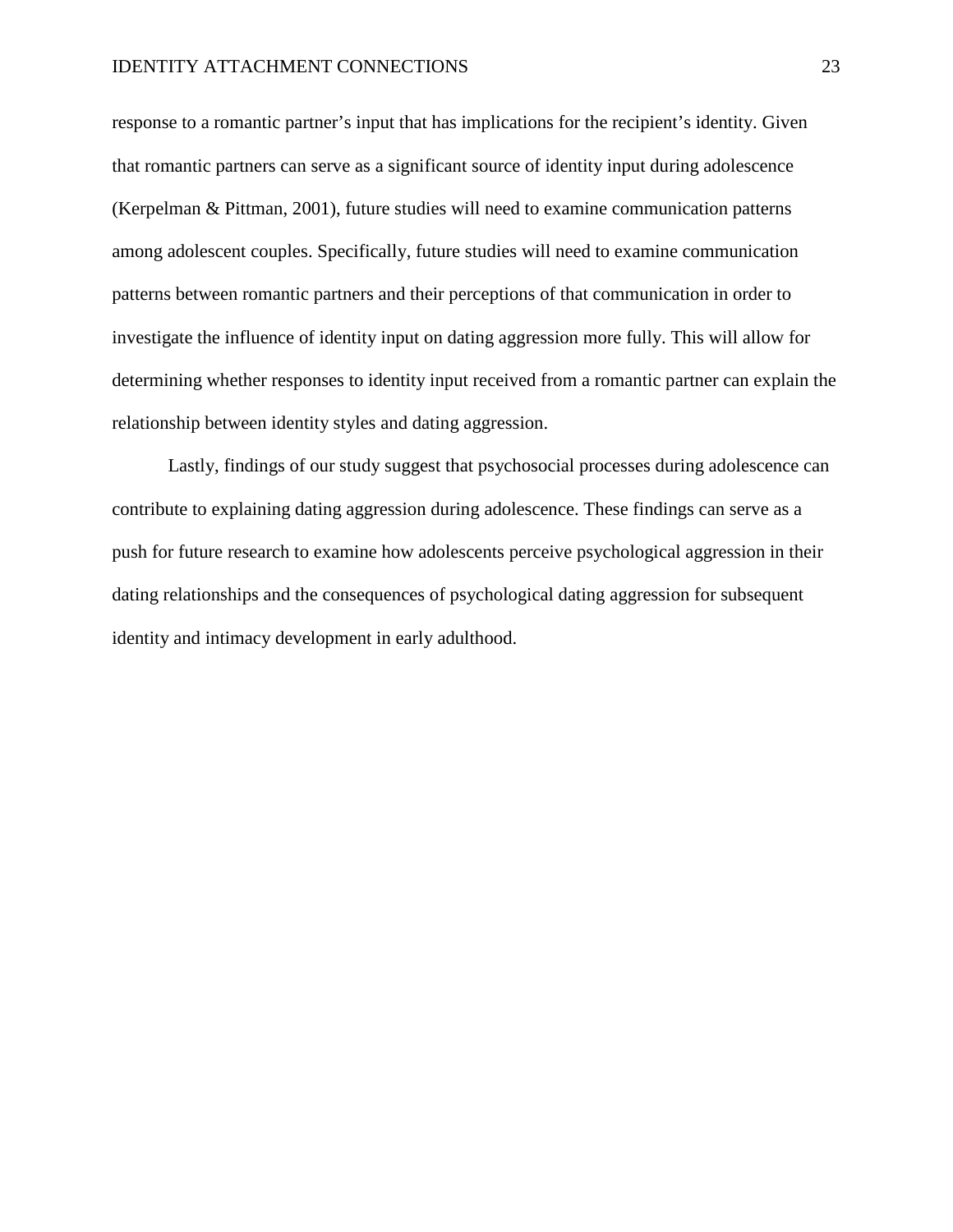#### References

- Adams, G. R., Munro, B., Doherty-Poirer, M., Munro, G., Petersen, A.-E. R., & Edwards, J. (2001). Diffuse-avoidance, normative, and informational identity styles: Using identity theory to predict maladjustment. *Identity: An International Journal of Theory and Research, 1*(4), 307-320. DOI: [10.1207/S1532706XID0104\\_01](http://dx.doi.org/10.1207/S1532706XID0104_01)
- Arnett, J. J. (2000). Emerging adulthood: A theory of development from the late teens through the twenties. *American Psychologist, 55*(5), 469-480. DOI: 10.1037//0003- 066X.55.5.469.
- Arseth, A. K., Kroger, J., Martinussen, M., & Marcia, J. E. (2009). Meta-analytic studies of identity status and the relational issues of attachment and intimacy. *Identity: An International Journal of Theory and Research, 9*, 1-32. DOI: [10.1080/15283480802579532](http://dx.doi.org/10.1080/15283480802579532)
- Bartholomew, K. (1990). Avoidance of intimacy: An attachment perspective. *Journal of Social and Personal Relationships, 7*, 147-178. DOI: 10.1177/0265407590072001
- Bartholomew, K., & Horowitz, L. M. (1991). Attachment styles among young adults: A test of a four-category model. *Journal of Personality and Social Psychology, 61*(2), 226-244. DOI: 10.1037/0022-3514.61.2.226
- Berzonsky, M. D. (1989). Identity style: Conceptualization and measurement. *Journal of Adolescent Research, 4*, 268–282.
- Berzonsky, M. D. (1990). Self-construction over the life span: A process perspective on identity formation. In G. J. Neimeyer & R. A. Neimeyer (Eds.), *Advances in personal construct psychology* (Vol. 1, pp. 155–186). Greenwich, CT: JAI Press.
- Berzonsky, M. D. (1992). Identity style and coping strategies. *Journal of Personality, 60*, 771–788. DOI: 10.1111/j.1467-6494.1992.tb00273.x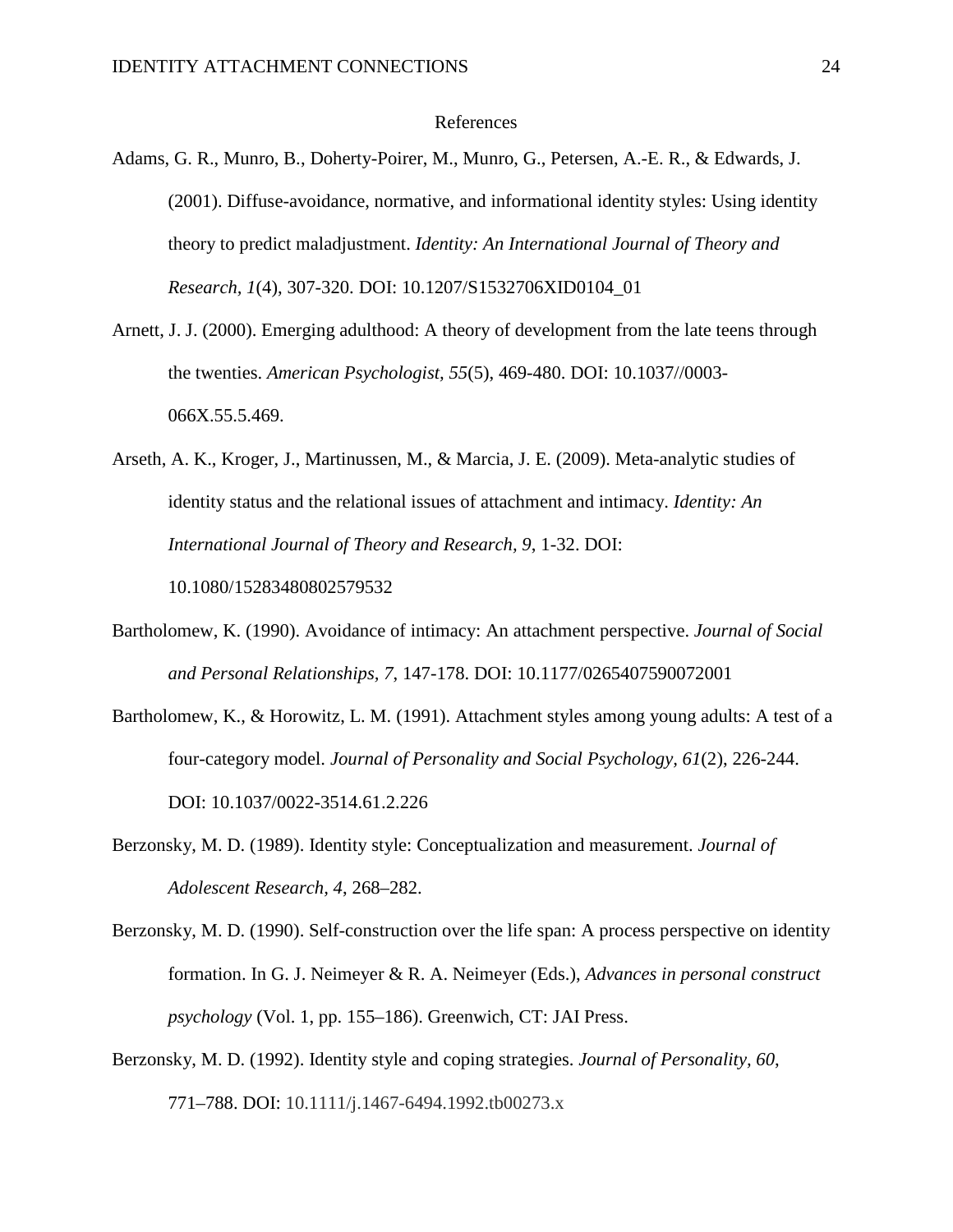Berzonsky, M. D. (2003) Identity style and well-being: Does commitment matter? *Identity: An International Journal of Theory and Research, 3*(2), 131-142. DOI: [10.1207/S1532706XID030203](http://dx.doi.org/10.1207/S1532706XID030203)

Berzonsky, M. D., & Ferrari, J. R. (1996). Identity orientation and decisional strategies. *Personality and Individual Differences, 20*, 597-606. DOI: [10.1016/0191-](http://dx.doi.org/10.1016/0191-8869(96)00001-3) [8869\(96\)00001-3](http://dx.doi.org/10.1016/0191-8869(96)00001-3)

Berzonsky, M. D., & Ferrari, J. R. (2009). A diffuse-avoidant identity processing style: Strategic avoidance or self-construction? *Identity: An International Journal of Theory and* 

*Research, 9(2)*, 145-158. DOI: [10.1080/15283480802683607](http://dx.doi.org/10.1080/15283480802683607)

- Berzonsky, M. D., & Luk, L. S. (2005). Identity style, psychosocial maturity, and academic performance. *Personality and Individual Differences, 39*, 235-247. DOI: [10.1016/j.paid.2005.01.010](https://doi.org/10.1016/j.paid.2005.01.010)
- Beyers, W. & Seiffge-Krenke, I. (2010). Does identity precede intimacy? Testing Erikson's theory on romantic development in emerging adults of the 21st century? *Journal of Adolescent Research, 25*(3), 387-415.
- Boyd, V., S., Patricia, H., F., Kandell, J., J., & Lucas, M., S. (2003). Relationship between identity processing style and academic success in undergraduate students. *Journal of College Student Development, 44(2)*, 155-167.

Brennan, K., Clark, C., & Shaver, P. (1998). Self-report measure of adult attachment: An integrative overview. In J. A. Simpson, & W. S. Rholes (Eds.), *Attachment theory and close relationships* (pp. 46-76). New York: Guilford.

Burke, P. J. (1991). Identity process and social stress. *American Sociological Review, 56*, 836- 849.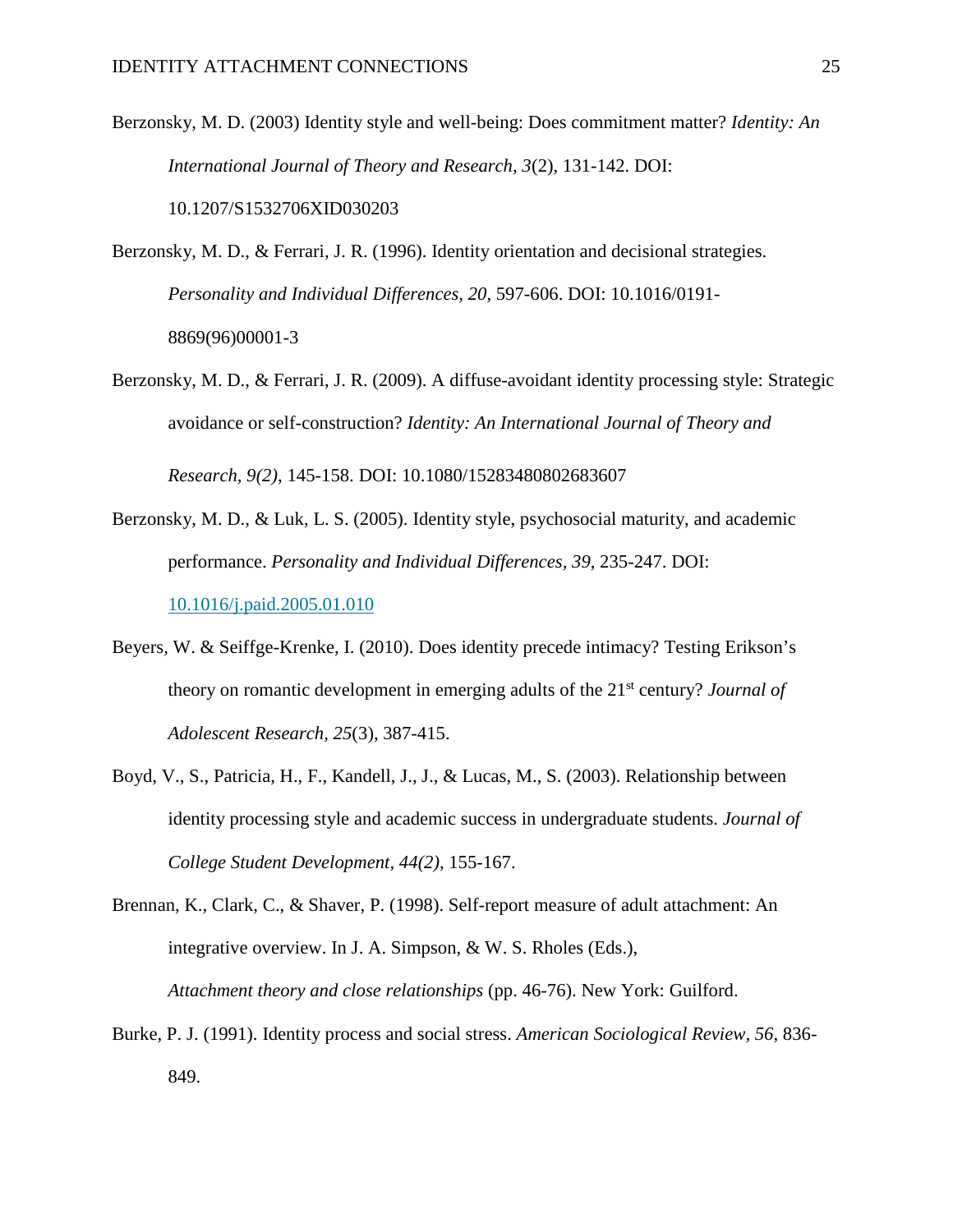- Caetano, R., Field, C. A., Ramisetty-Mikler, S., McGrath, C. (2005). The 5-year course of intimate partner violence among white, black, and hispanic couples in United States. *Journal of Interpersonal Violence, 20*(9), 1039-1057. DOI: 10.1177/0886260505277783
- Caldwell, J. E., Swan, S. C., Allen, C. T., Sullivan, T. P., & Snow, D. L. (2009). Reasons examining the motivation of women's use of intimate partner violence. Why I hit him: Women's reasons for intimate partner violence. *Journal of Aggression, Maltreatment, & Trauma, 18*, 672-697. DOI: 10.1080/10926770903231783
- Cano, A., Avery-Leaf, S., Cascardi, M., & O'Leary, D. (1998). Dating violence in two high school samples: Discriminating variables. *The Journal of Primary Prevention, 18*(4), 431-446.
- Carver, J. Joyner, K. & Udry, J. R. (2003). National estimates of adolescent romantic relationships. In Paul (Ed.), *Adolescent romantic relations and sexual behavior: Theory, research, and practical implications* (pp. 23-56). Mahwah, NJ: Lawrence Erlbaum Associates.
- Centers for Disease Control and Prevention (2014). *Understanding teen dating violence*. Retrieved online January 7, 2016, from [http://www.cdc.gov/violenceprevention/pdf/teen](http://www.cdc.gov/violenceprevention/pdf/teen-dating-violence-factsheet-a.pdf)[dating-violence-factsheet-a.pdf](http://www.cdc.gov/violenceprevention/pdf/teen-dating-violence-factsheet-a.pdf)
- Connolly, J., Friedlander, L., Pepler, D., Craig, W., Laporte, L. (2010). The ecology of adolescent dating aggression: Socio-demographic risk factors. *Journal of Aggression, Maltreatment & Trauma, 19*, 469-491. DOI: [10.1080/10926771.2010.495028](http://dx.doi.org/10.1080/10926771.2010.495028)
- Creasey, G., Kershaw, K., & Boston, A. (1999). Conflict management with friends and romantic partners: The role of attachment and negative mood regulation expectancies. *Journal of Youth and Adolescence, 28*(5), 523-543. DOI: 10.1023/A:1021650525419

Dutton, D. G., Saunders, K., Starzomski, A., & Bartholomew, K. (1994). Intimacy-anger and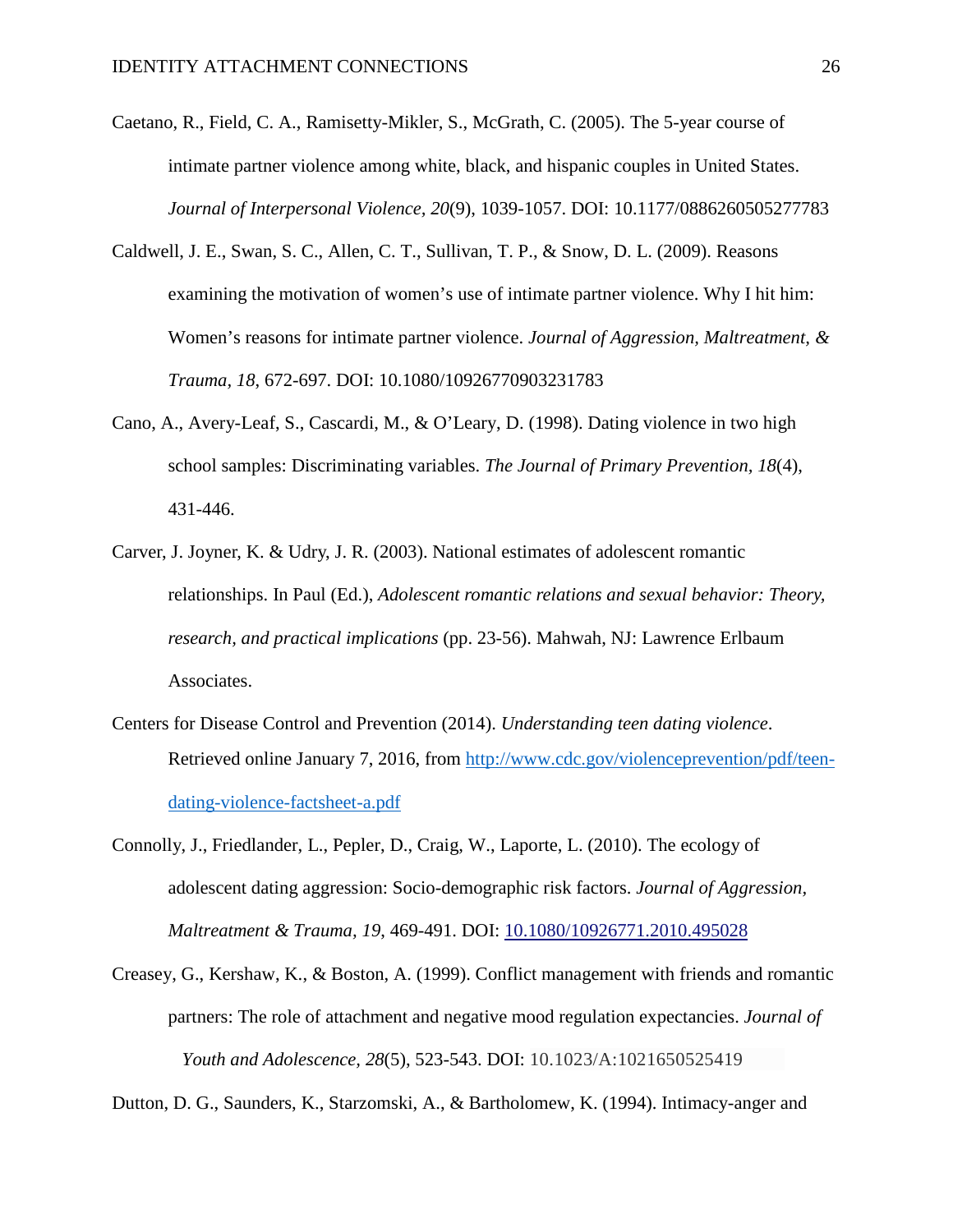insecure attachment as precursors of abuse in intimate relationships. *Journal of Applied Social Psychology, 24*(15), 1367-1386. DOI: 10.1111/j.1559-1816.1994.tb01554.x

- Dyk, P. H., & Adams, G. R. (1987). The association between identity development and intimacy during adolescence: A theoretical treatise. *Journal of Adolescent Research, 2*(3), 223- 235.
- Dyk, P. H., & Adams, G. E. (1990). Identity and intimacy: An initial investigation of three theoretical models using cross-lag panel correlations. *Journal of Youth and Adolescence, 19*(2), 91-110. DOI: 10.1007/BF01538715
- Ellis, W. E., Crooks, C. V., & Wolfe, D. A. (2009). Relational aggression in peer and dating relationships: Links to psychological and behavioral adjustment. *Social Development, 18*(2), 253-269. DOI: 10.1111/j.1467-9507.2008.00468.x
- Erikson, E. H. (1959). *Identity and the life cycle*. New York, NY: W.W. Norton & Company, Inc.
- Follingstad, D. R., Rutledge, L. L., Berg, B. J., Hause, A. S., & Polek, D. S. (1990). The role of emotional abuse in physically abusive relationships. *Journal of Family Violence, 5*(2), 107-120. DOI:
- Fritz, P. T., Slep, A. S. (2009). Stability of physical and psychological adolescent dating aggression across time and partners. *Journal of Clinical Child & Adolescent*

*Psychology, 38(3)*, 303-314. DOI: [10.1080/15374410902851671](http://dx.doi.org/10.1080/15374410902851671)

Geher, G., Bloodworth, R., Mason, J., Stoaks, C., Downey, H. J., Renstrom, K. L., & Romero, J. F. (2005). Motivational underpinnings of romantic partner perceptions: Psychological and physiological evidence. *Journal of Social and Personal Relationships, 22*(2), 255- 281. DOI: 10.1177/0265407505050953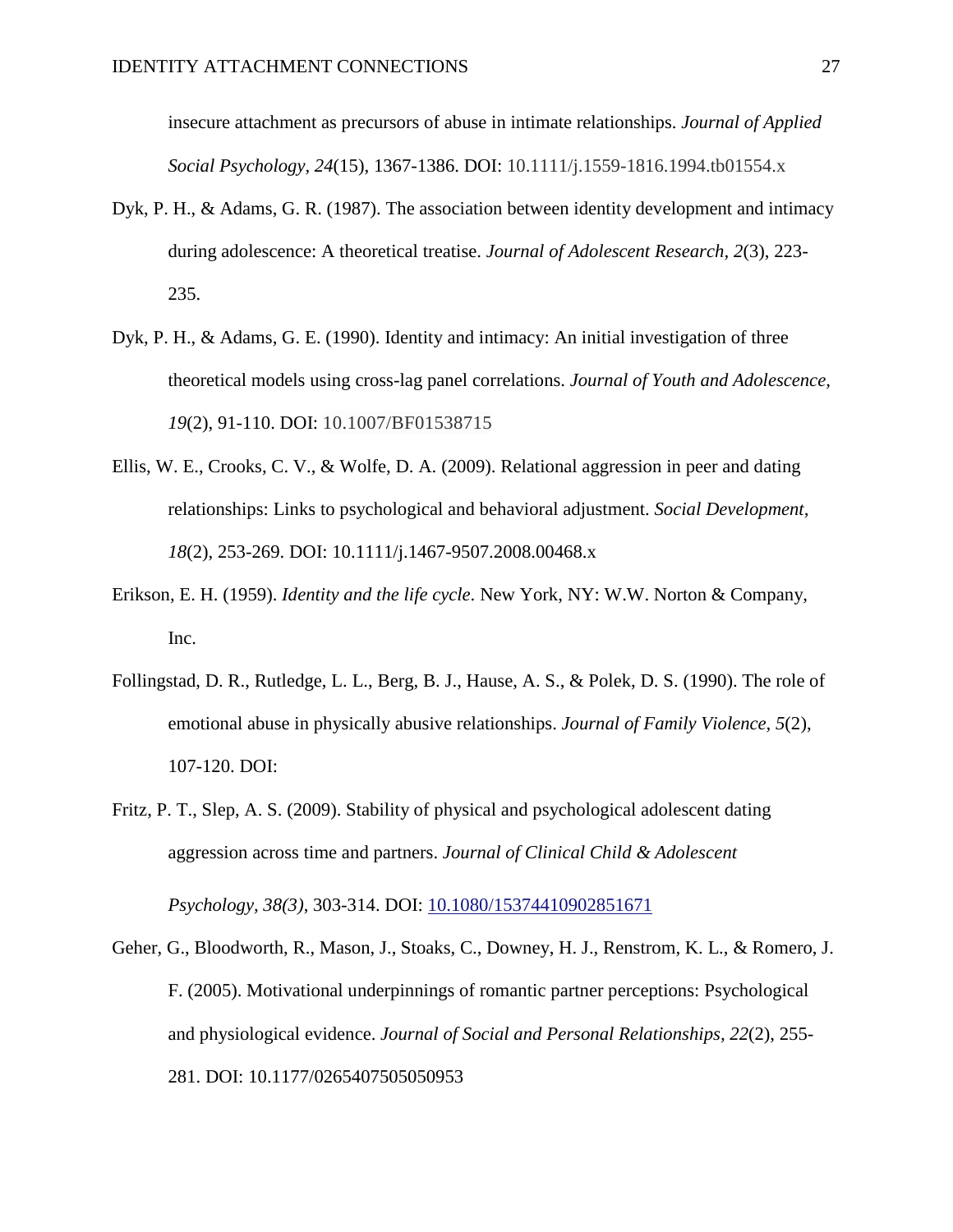Grych, J. H., & Kinsfogel, K. M. (2010). Exploring the Role of Attachment Style in the Relation between Family Aggression and Abuse in Adolescent Dating Relationships. *Journal of Aggression, Maltreatment & Trauma, 19*(6), 624-640.

DOI:10.1080/10926771.2010.502068b

- Hamby, S. (2015). On the use of race and ethnicity as variables n violence research. *Psychology of Violence, 5*(1), 1-7. DOI: [10.1037/a0038470](http://psycnet.apa.org/doi/10.1037/a0038470)
- Hamby, S. (2016). Self-report measures that do not produce gender parity in intimate partner violence: A multi-study investigation. *Psychology of Violence, 6*(2), 323-335. DOI: [10.1037/a0038207](http://psycnet.apa.org/doi/10.1037/a0038207)
- Henderson, A. J. Z., Bartholomew, K., Trinke, S. J., Kwong, M. J. (2005). When loving means hurting: An exploration of attachment and intimate abuse in a community sample. *Journal of Family Violence, 20*(4), 219-230. DOI: 10.1007/s10896-005-5985-y
- Holt, M. K., & Espelage, D. L. (2005). Social support as a moderator between dating violence victimization and depression/anxiety among African American and Caucasian adolescents. *School Psychology Review, 34*(3), 309-328.
- Hu, L., & Bentler, P. M. (1999). Cutoff criteria for fit indexes in covariance structure analysis: Conventional criteria versus new alternatives. *Structural Equation Modeling, A Multidisciplinary Journal, 6*(1), 1-55. DOI: 10.1080/10705519909540118
- Johnson, M. P. (2006). Conflict and control: Gender symmetry and asymmetry in domestic violence. *Violence Against Women, 12*(11), 1003-1018. DOI: 10.1177/1077801206293328
- Johnson, M. P., & Ferraro, K. J. (2000). Research on domestic violence in the 1990s: Making distinctions. *Journal of Marriage and Family, 62*, 948-963.DOI: 10.1111/j.1741- 3737.2000.00948.x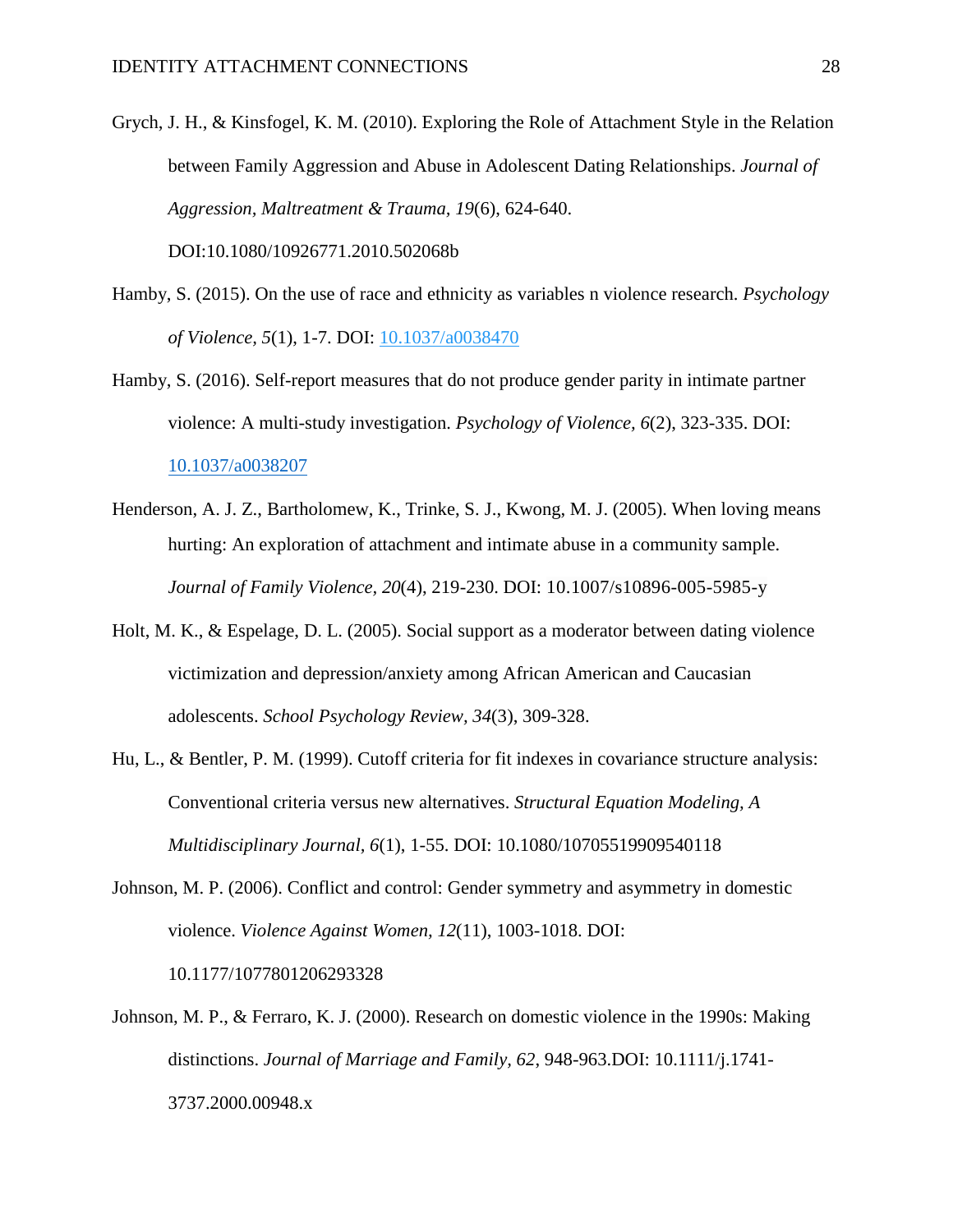- Jouriles, E. N., Garrido, E., Rosenfield, D., & McDonald, R. (2009). Experiences of psychological and physical aggression in adolescent romantic relationships: Links to psychological distress. *Child Abuse & Neglect, 33*, 451-460. DOI: 10.1016/j.chiabu.2008.11.005
- Kerpelman, J. L., Pittman, J. F. (2001). The instability of possible selves: Identity process within late adolescents' close peer relationships. *Journal of Adolescence, 24*, 491-512. DOI: [10.1006/jado.2001.0385](http://dx.doi.org/10.1006/jado.2001.0385)
- Kerpelman, J., L., Pittman, J., F., & Adler-Baeder, F. (2008). Identity as a moderator of intervention-related change: Identity style and adolescents' responses to relationships education. *Identity: An International Journal of Theory and Research, 8*, 151-171. DOI: [10.1080/15283480801940073](http://dx.doi.org/10.1080/15283480801940073)
- Kerpelman, J. L., Pittman, J. F., & Lamke, L. K. (1997). Toward a microprocess perspective on adolescent identity development: An identity control theory approach. *Journal of Adolescent Research, 12*(3), 325-346. DOI:
- Kerpelman, J. L., Pittman, J. F., Saint-Eloi Cadely, H., Tuggle, F. J., Harrell-Levy, M. K., & Adler-Bader, F. M. (2012). Identity and intimacy during adolescence: Connections among identity styles, romantic attachment, and identity commitment. *Journal of Adolescence 35*(6), 1427-1439. DOI: [10.1016/j.adolescence.2012.03.008](http://dx.doi.org/10.1016/j.adolescence.2012.03.008)
- Li, T., & Chan, D. K-S. (2012). How anxious and avoidant attachment affect romantic relationship quality differently: A meta-analytic review. *European Journal of Social Psychology, 42*, 406-419. DOI: 10.1002/ejsp.1842
- Luyckx, K., Goossens, L., Soenens, B., Beyers, W., & Vansteenkiste, M. (2005). Identity statuses based on 4 rather than 2 identity dimensions: Extending and refining Marcia's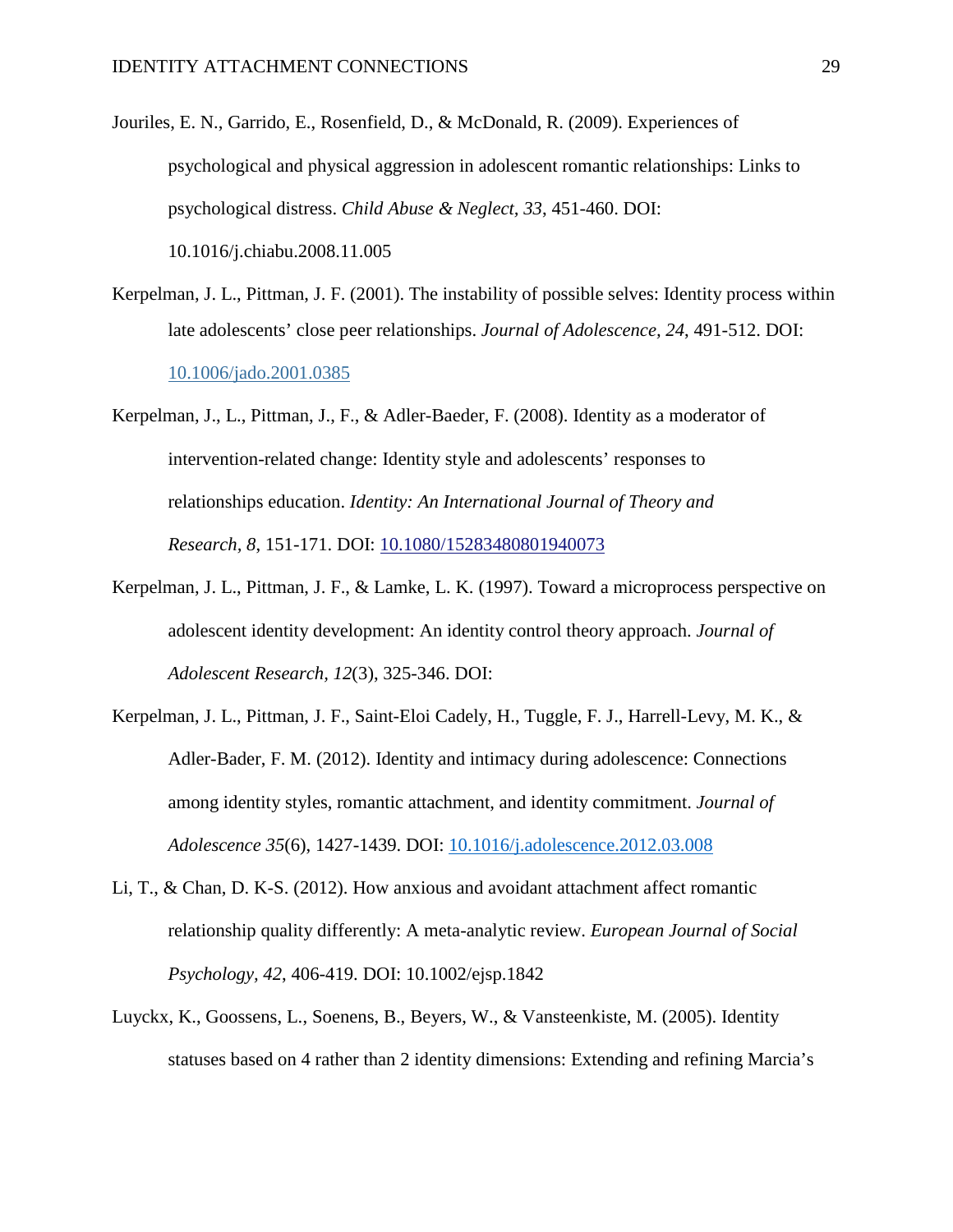paradigm. *Journal of Youth and Adolescence, 34*(6), 605-618. DOI: 10.1007/s10964- 005-8949-x

- Makepeace, J. M. (1981). Courtship violence among college students. *Family Relations, 30*, 97- 102. DOI: 10.2307/584242
- Marcia, J. E. (1994). The empirical study of ego identity. In H. A. Bosma, T. L. G. Graafsma, H. D. Grotevant, & D. J. de Levita (Eds.), *Identity and development: An interdisciplinary approach* (pp. 67–80). Thousand Oaks, CA: Sage.
- McElwain, A. D., Kerpelman, J. L., & Pittman, J. F. (2015). The role of attachment security and dating identity exploration in understanding adolescents' sexual attitudes and cumulative sexual risk-taking. *Journal of Adolescence, 39*, 70-81. DOI:

[10.1016/j.adolescence.2014.12.005](http://dx.doi.org/10.1016/j.adolescence.2014.12.005)

- Miga, E. M., Hare, A., Allen, J. P., & Manning, N. (2010). The relation of insecure attachment states of mind and romantic attachment styles to adolescent aggression in romantic relationships. *Attachment & Human Development, 12*, 463-481.
- Montgomery, M. J. (2005). Psychosocial intimacy and identity: From early adolescence to emerging adulthood. *Journal of Adolescent Research, 20*(3), 346-374.
- Muthén, L. K., & Muthén, B. O. (1998-2012*). Mplus: Statistical analysis with latent variables. User's Guide*. Los Angeles: Muthén & Muthén.
- Pittman, J. F., Keiley, M. K., Kerpelman, J. L., & Vaughn, B. E. (2011). Attachment, identity, and intimacy: Parallels between Bowlby's and Erikson's paradigms. *Journal of Family Theory & Review, 3*, 32-46. DOI: 10.1111/j.1756-2589.2010.00079.x
- Pittman, J. F., Kerpelman, J. L., Soto, J. B., & Adler-Baeder, F. M. (2012). Identity exploration in the dating domain: The role of attachment dimensions and parenting practices. *Journal of Adolescence, 35*(6), 1485-1499. DOI: [10.1016/j.adolescence.2012.04.006](http://dx.doi.org/10.1016/j.adolescence.2012.04.006)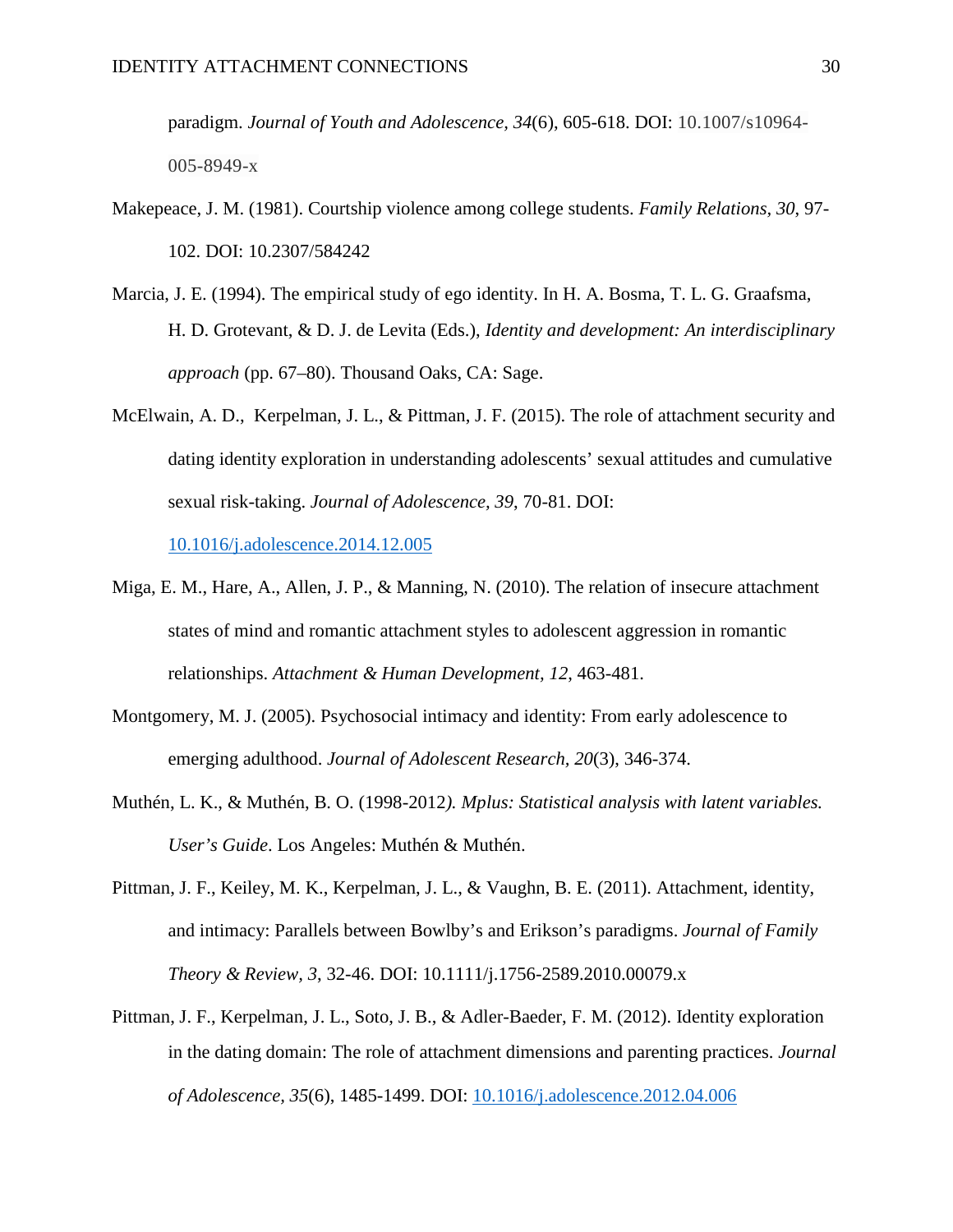- Reed, L. A., Tolman, R. M., Ward, M., & Safyer, P. (2016). Keeping tabs: Attachment anxiety and electronic intrusion in high school dating relationships. *Computers in Human Behavior, 58*, 259-268. DOI: [10.1016/j.chb.2015.12.019](http://dx.doi.org/10.1016/j.chb.2015.12.019)
- Roberts, N., & Noelle, P. (1998). The associations between adult attachment and couple violence: The role of communication patterns and relationship satisfaction. In J. Simpson & W. Rholes (Eds.), *Attachment theory and close relationships* (pp. 317-350). New York, NY: Guilford Press.
- Saint-Eloi Cadely, H., Pittman, J. F., Kerpelman, J. L., & Adler-Baeder, F. (2011). The role of identity styles and academic possible selves on academic outcomes for high school students. *Identity: An International Journal of Theory and Research, 11*(4), 267- 288. DOI: 10.1080/15283488.2011.613580
- Saint-Eloi Cadely, H., Pittman, J. F., Pettit, G. S., Lansford J. E., Bates, J. E., Dodge, K. A., & Holtzworth-Munroe, A. (2017). Classes of intimate partner violence from late adolescence to young adulthood. *Journal of Interpersonal Violence*, 1-25. doi: 10.1177/0886260517715601.
- Sandberg, D. A., Suess, E. A., & Heaton, J. L. (2010). Attachment anxiety as a mediator of the relationship between interpersonal trauma and posttraumatic symptomatology among college women. *Journal of Interpersonal Violence, 25*(1), 33-49. DOI: 10.1177/0886260508329126

Silverman, J. G., Raj, A., Mucci, L. A., & Hathaway, J. E. (2001). Dating violence against adolescent girls and associated substance use, unhealthy weight control, sexual risk behavior, pregnancy, and suicidality. *Journal of the American Medical Association, 286(5)*, 572-579. DOI: 10.1001/jama.286.5.572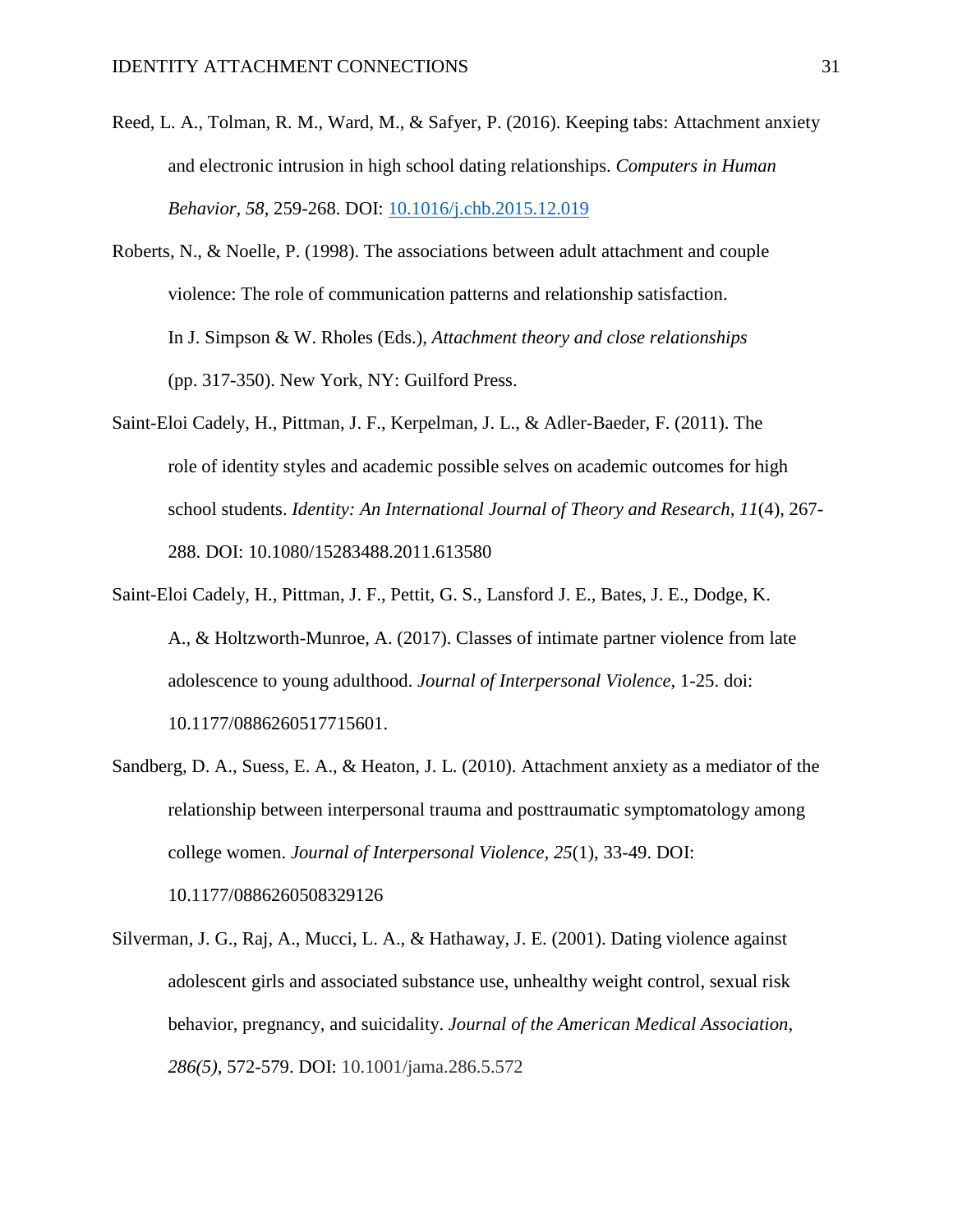- Slep, A. M., Cascardi, M., Avery-Leaf, S., & O'Leary, K. D. (2001). Two new measures of attitudes about the acceptability of teen dating aggression. *Psychological Assessment, 13*(3), 306-318. DOI: [10.1037/1040-3590.13.3.306](http://psycnet.apa.org/doi/10.1037/1040-3590.13.3.306)
- Stover, C. S., Meadows, A. L., & Kaufman, J. (2009). Interventions for intimate partner violence: Review and implications for evidence-based practice. *Professional Psychology: Research and Practice, 40*(3), 223-233. DOI: 10.1037/a0012718
- Straus, M. A. (1979). Measuring intrafamily conflict and violence: The conflict tactics (CT) scales. *Journal of Marriage and the Family, 41*(1), 75-88.
- Straus, M. A., Hamby, S. L., Boney-McCoy, S., & Sugarman, D. B. (1996). The revised conflict tactics scales (CTS2): Development and preliminary psychometric data. *Journal of Family Issues, 17*(3), 283-316. DOI: 10.1177/019251396017003001
- Swartout, K. M., Cook, S. L., & White, J. W. (2012). Trajectories of intimate partner violence victimization. *Western Journal of Emergency Medicine, 13*(3), 272-277. DOI: 10.5811/westjem.2012.11788
- Taft, C. T., O'Farrell, T. J., Torres, S. E., Panuzio, J., Monson, C. M., Murphy, M., & Murphy, C. M. (2006). Examining the correlates of psychological aggression among a community sample of couples. *Journal of Family Psychology, 20*(4), 581-588. DOI: [10.1037/0893-](http://psycnet.apa.org/doi/10.1037/0893-3200.20.4.581) [3200.20.4.581](http://psycnet.apa.org/doi/10.1037/0893-3200.20.4.581)
- Williams, T. S., Connolly, J., Pepler, D., Craig, W., & Laporte, L. (2008). Risk models of dating aggression across different adolescent relationships: A developmental psychopathology approach. *Journal of Consulting and Clinical Psychology, 76*, 622-632. DOI: [10.1037/0022-006X.76.4.622](http://psycnet.apa.org/doi/10.1037/0022-006X.76.4.622)

Yarkovsky, N., & Fritz, P. A. T. (2014). Attachment style, early sexual intercourse, and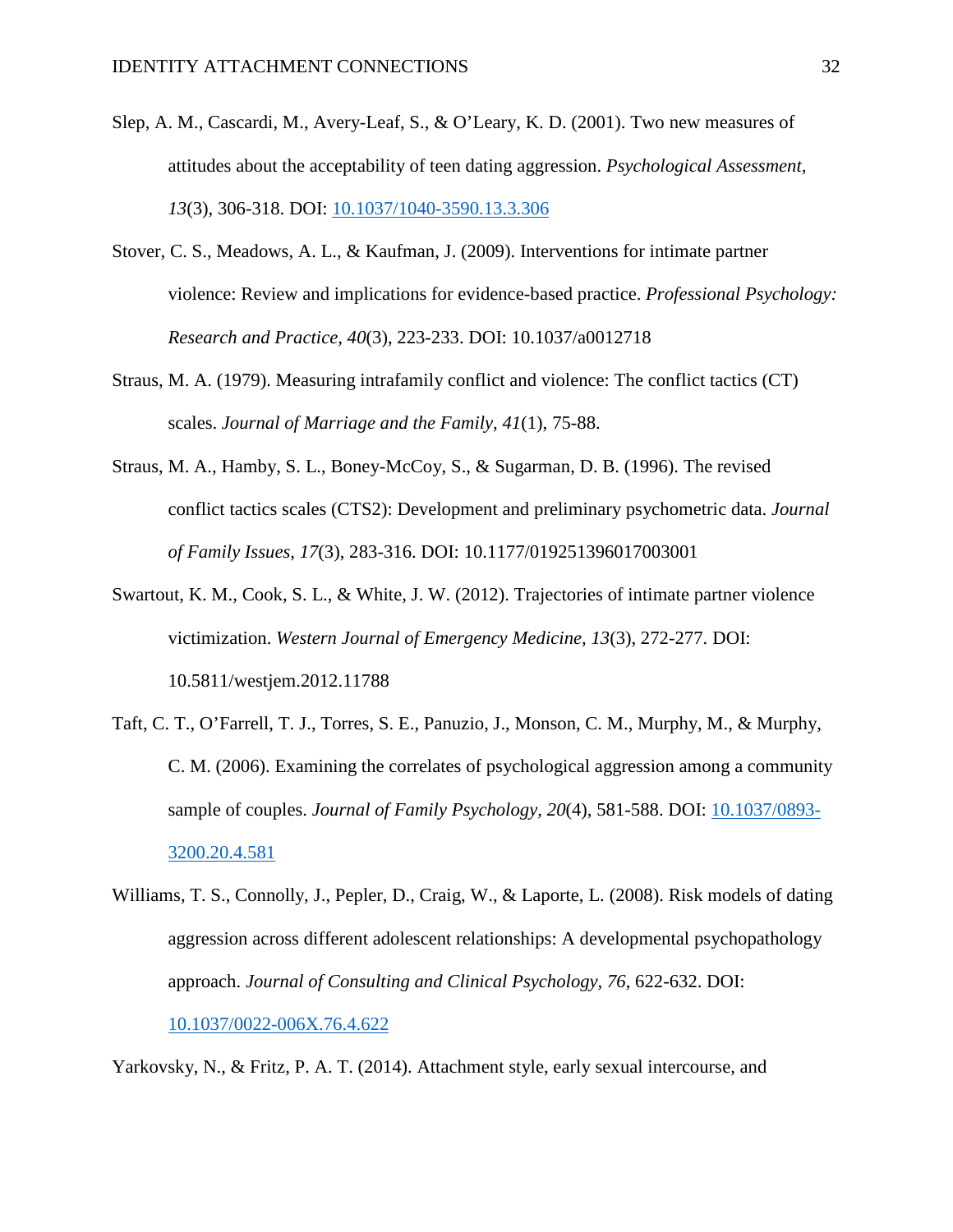dating aggression victimization. *Journal of Interpersonal Violence*, *29*(2), 279-298. DOI:

10.1177/0886260513505143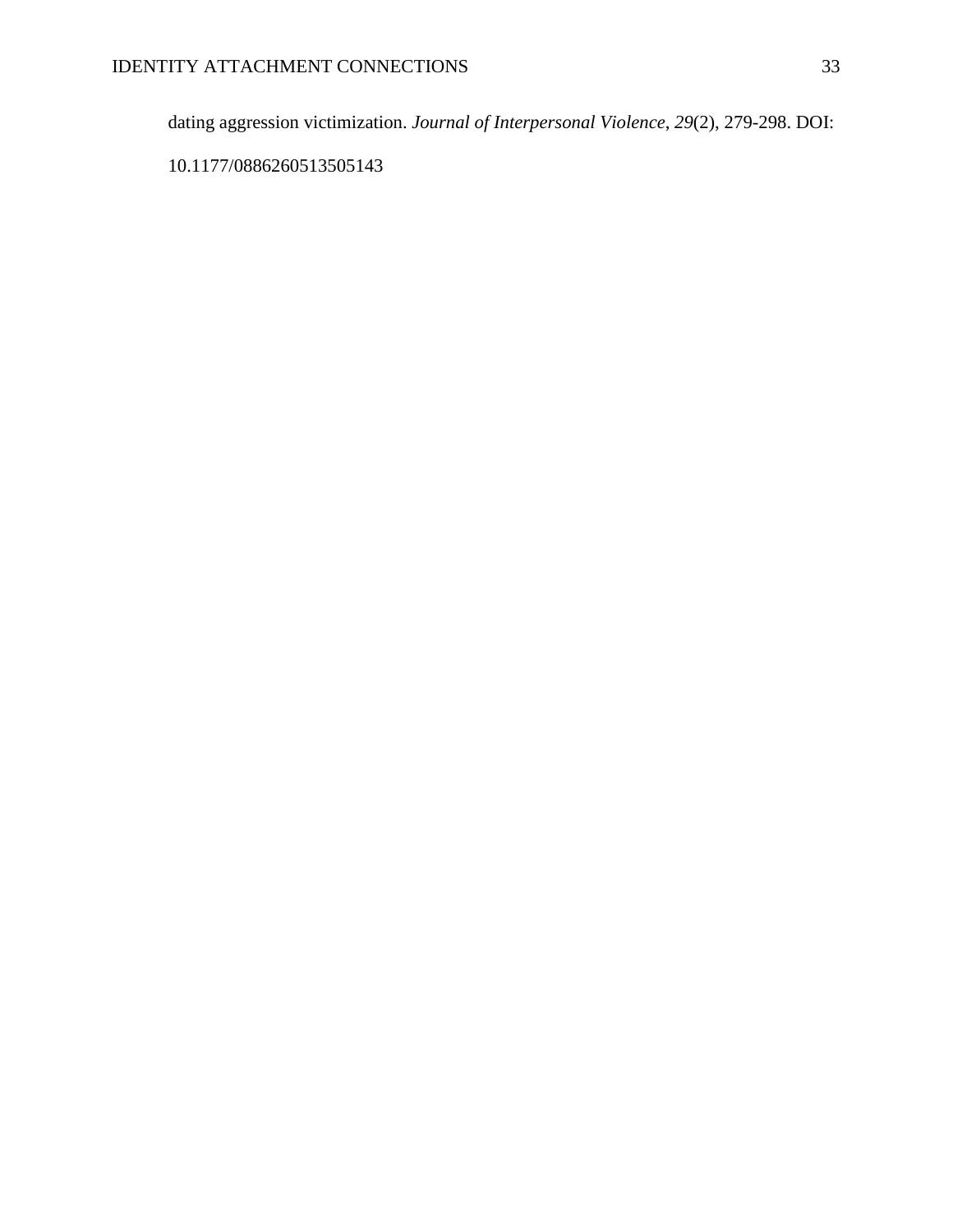# IDENTITY ATTACHMENT CONNECTIONS 34

Table 1. D*ifferences across demographic variables in reports of psychological aggression, identity styles, identity commitment, and* 

|                                 | Gender           |                  | Race             |              | Free/Reduced Lunch |                  | Dating Experience |                  |  |
|---------------------------------|------------------|------------------|------------------|--------------|--------------------|------------------|-------------------|------------------|--|
|                                 | <b>Boys</b>      | Girls            | Minorities       | Whites       | N <sub>o</sub>     | Yes              | Past              | Current          |  |
|                                 | $(n = 901)$      | $(n = 1038)$     | $(n = 878)$      | $(n = 1083)$ | $(n = 982)$        | $(n = 931)$      | $(n = 851)$       | $(n = 1025)$     |  |
|                                 | $\boldsymbol{M}$ | $\boldsymbol{M}$ | $\boldsymbol{M}$ | M            | $\boldsymbol{M}$   | $\boldsymbol{M}$ | $\boldsymbol{M}$  | $\boldsymbol{M}$ |  |
|                                 | (SD)             | (SD)             | (SD)             | (SD)         | (SD)               | (SD)             | (SD)              | (SD)             |  |
| <b>Psychological Aggression</b> |                  |                  |                  |              |                    |                  |                   |                  |  |
| Use                             | .55              | $.84***$         | .87              | $.58***$     | .61                | $.80***$         | .65               | $.76***$         |  |
|                                 | (.66)            | (.83)            | (.81)            | (.72)        | (.73)              | (.80)            | (.75)             | (.79)            |  |
| Receipt                         | .61              | $.72***$         | .62              | $.75***$     | .63                | $.73***$         | .69               | .67              |  |
|                                 | (.75)            | (.81)            | (.78)            | (.79)        | (.76)              | (.81)            | (.80)             | (.78)            |  |
| <b>Identity Styles</b>          |                  |                  |                  |              |                    |                  |                   |                  |  |
| Informational                   | 3.87             | $4.12***$        | 3.99             | 4.01         | 4.01               | 3.99             | 3.96              | $4.03*$          |  |
|                                 | (.67)            | (.62)            | (.71)            | (.60)        | (.63)              | (.68)            | (.64)             | (.67)            |  |
| Normative                       | 3.60             | $3.70***$        | 3.66             | 3.65         | 3.70               | 3.62             | 3.69              | 3.63             |  |
|                                 | (.67)            | (.68)            | (.65)            | (.70)        | (.68)              | $(.68)$ **       | (.67)             | (.69)            |  |
| Diffuse-Avoidant                | 3.04             | 3.04             | 3.13             | $2.96***$    | 2.96               | 3.12             | 3.03              | 3.05             |  |
|                                 | (.69)            | (.75)            | (.73)            | (.71)        | (.68)              | $(.76)$ ***      | (.70)             | (.74)            |  |
| <b>Attachment Dimensions</b>    |                  |                  |                  |              |                    |                  |                   |                  |  |
| Avoidant                        | 2.18             | 2.24             | 2.31             | $2.12***$    | 2.12               | $2.30***$        | 2.37              | $2.06***$        |  |
|                                 | (.69)            | (.76)            | (.72)            | (.72)        | (.70)              | (.74)            | (.68)             | (.73)            |  |
| Anxious                         | 2.62             | 2.69             | 2.61             | $2.69*$      | 2.61               | $2.72***$        | 2.75              | $2.60***$        |  |
|                                 | (.79)            | (.88)            | (.82)            | (.85)        | (.85)              | (.83)            | (.82)             | (.86)            |  |

*attachment dimensions* (*N* = 1,975).

 $p<sub>1</sub>05$ ,  $p<sub>2</sub>01$ ,  $p<sub>3</sub>001$ .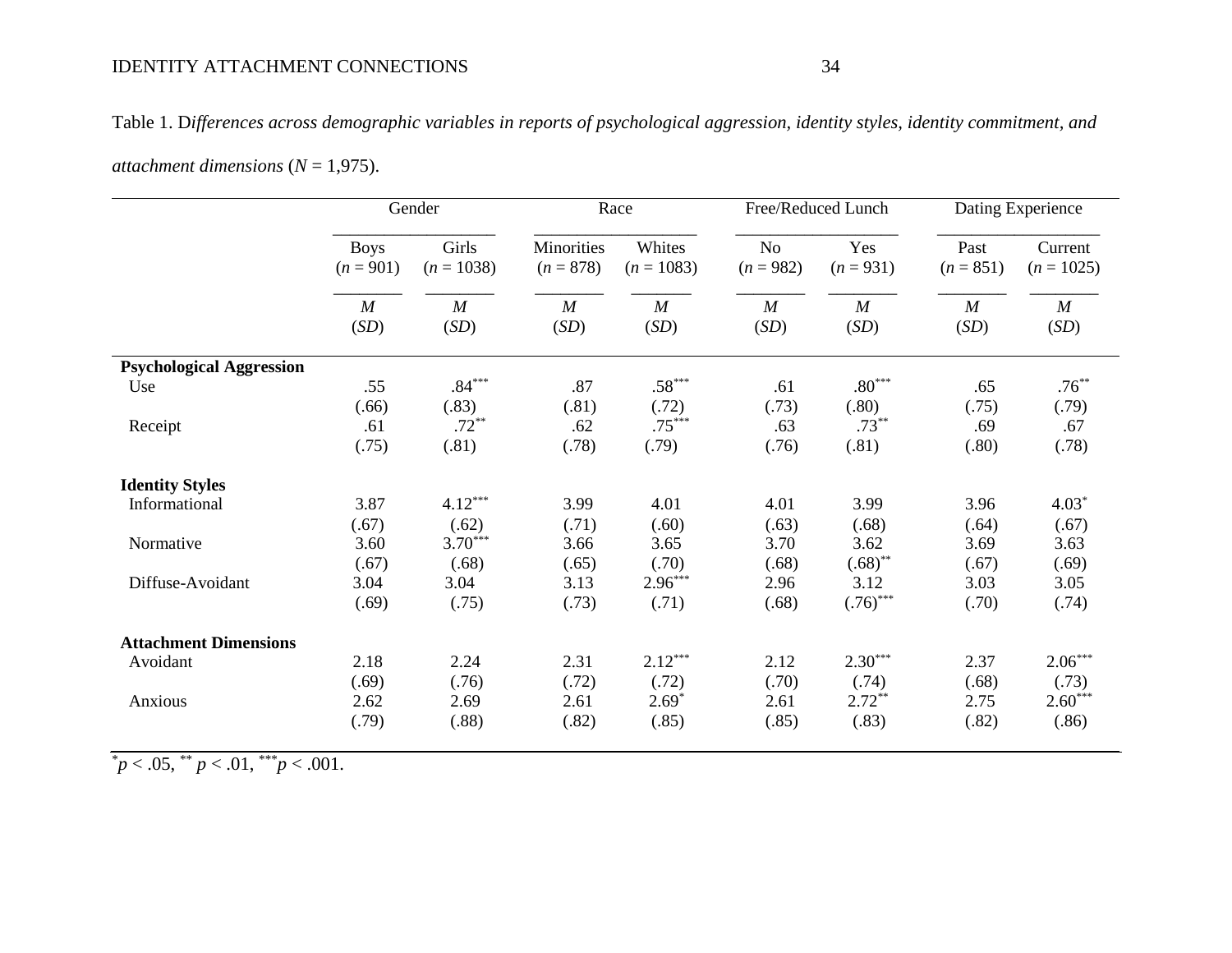| aggression, and control variables ( $N = 1,975$ ). |                           |                                    |                      |                           |                      |           |                      |                      |                |                |                      |                          |                          |
|----------------------------------------------------|---------------------------|------------------------------------|----------------------|---------------------------|----------------------|-----------|----------------------|----------------------|----------------|----------------|----------------------|--------------------------|--------------------------|
| Variable                                           | $\mathbf{1}$              | $\overline{2}$                     | $\overline{3}$       | $\overline{4}$            | $\overline{5}$       | 6         | $\overline{7}$       | $\overline{8}$       | $\overline{9}$ | 10             | 11                   | 12                       | 13                       |
| 1. Informational                                   | $\sim$                    |                                    |                      |                           |                      |           |                      |                      |                |                |                      |                          |                          |
| 2. Normative                                       | $.45***$                  | $\overline{a}$                     |                      |                           |                      |           |                      |                      |                |                |                      |                          |                          |
| 3. Diffuse                                         | $.07^{\ast\ast}$          | $.12***$                           |                      |                           |                      |           |                      |                      |                |                |                      |                          |                          |
| 4. Commitment                                      | $.23***$                  | $.29***$                           | $-.09***$            | $\overline{a}$            |                      |           |                      |                      |                |                |                      |                          |                          |
| 5. Avoidant                                        | $-.14***$                 | $\textnormal{-}.08^{\ast\ast\ast}$ | $.11^{\ast\ast\ast}$ | $-.10***$                 | $\blacksquare$       |           |                      |                      |                |                |                      |                          |                          |
| 6. Anxious                                         | $-.02$                    | $-.12***$                          | $.25***$             | $-.11***$                 | $.23***$             |           |                      |                      |                |                |                      |                          |                          |
| 7. PsychP                                          | $\textnormal{-}.07^{***}$ | $-.09***$                          | $.10***$             | $-.04$                    | $.08^{\ast\ast\ast}$ | $.20***$  | $\blacksquare$       |                      |                |                |                      |                          |                          |
| 8. PsychV                                          | $-.05*$                   | $-.08***$                          | $.07^{\ast\ast}$     | $-.04$                    | .04                  | $.22***$  | $.70***$             | $\overline{a}$       |                |                |                      |                          |                          |
| 9. Sex                                             | $.19***$                  | $.08***$                           | .00.                 | $.09***$                  | .04                  | .04       | $.19***$             | $.07^{\ast\ast}$     |                |                |                      |                          |                          |
| 10. Race                                           | $-.02$                    | .01                                | $.12***$             | $\textnormal{-}.08^{***}$ | $.12***$             | $-.05*$   | $.18^{\ast\ast\ast}$ | $.08^{\ast\ast\ast}$ | $-.05*$        | $\blacksquare$ |                      |                          |                          |
| 11. Free Lunch                                     | $-.01$                    | $-.06***$                          | $.11^{\ast\ast\ast}$ | $-.05*$                   | $.13***$             | $.07***$  | $.12***$             | $.06***$             | $.07***$       | $.43***$       |                      |                          |                          |
| 12. Age                                            | $.02\,$                   | $-.04$                             | .01                  | $-.06***$                 | $-.01$               | .03       | $.13***$             | $.13***$             | $-.06***$      | $.17***$       | $.10***$             | $\overline{\phantom{a}}$ |                          |
| 13. Dating Exp.                                    | $.05^\ast$                | $-.04$                             | .01                  | $-.02$                    | $-.21***$            | $-.09***$ | $.07^{\ast\ast}$     | $-.01$               | $.10^{***}$    | $.13***$       | $.11^{\ast\ast\ast}$ | $.15***$                 | $\overline{\phantom{a}}$ |
| $\cal M$                                           | 4.00                      | 3.65                               | 3.04                 | 3.66                      | 2.21                 | 2.66      | .71                  | $.68\,$              | .54            | .45            | .50                  | 16.22                    | .55                      |
| $\cal SD$                                          | .66                       | $.68\,$                            | .72                  | 2.23                      | .73                  | $.84\,$   | .77                  | .79                  | .50            | .50            | .50                  | 1.08                     | .50                      |

Table 2. *Descriptive statistics and correlations between identity styles, identity commitment, attachment dimensions, psychological* 

\* *p* < .05, \*\**p* < .01, \*\*\**p* < .001; PsychP=Psychological Aggression Perpetration; PsychV=Psychological Aggression Victimization. Sex (0 = *Boys*, 1 = *Girls*), Race  $(0 = White, 1 = Minorities)$ , Free/Reduced Lunch  $(0 = No, 1 = Yes)$ , Dating Experience  $(0 = Dated \text{ in the past, } 1 = Currently \text{ dating})$ .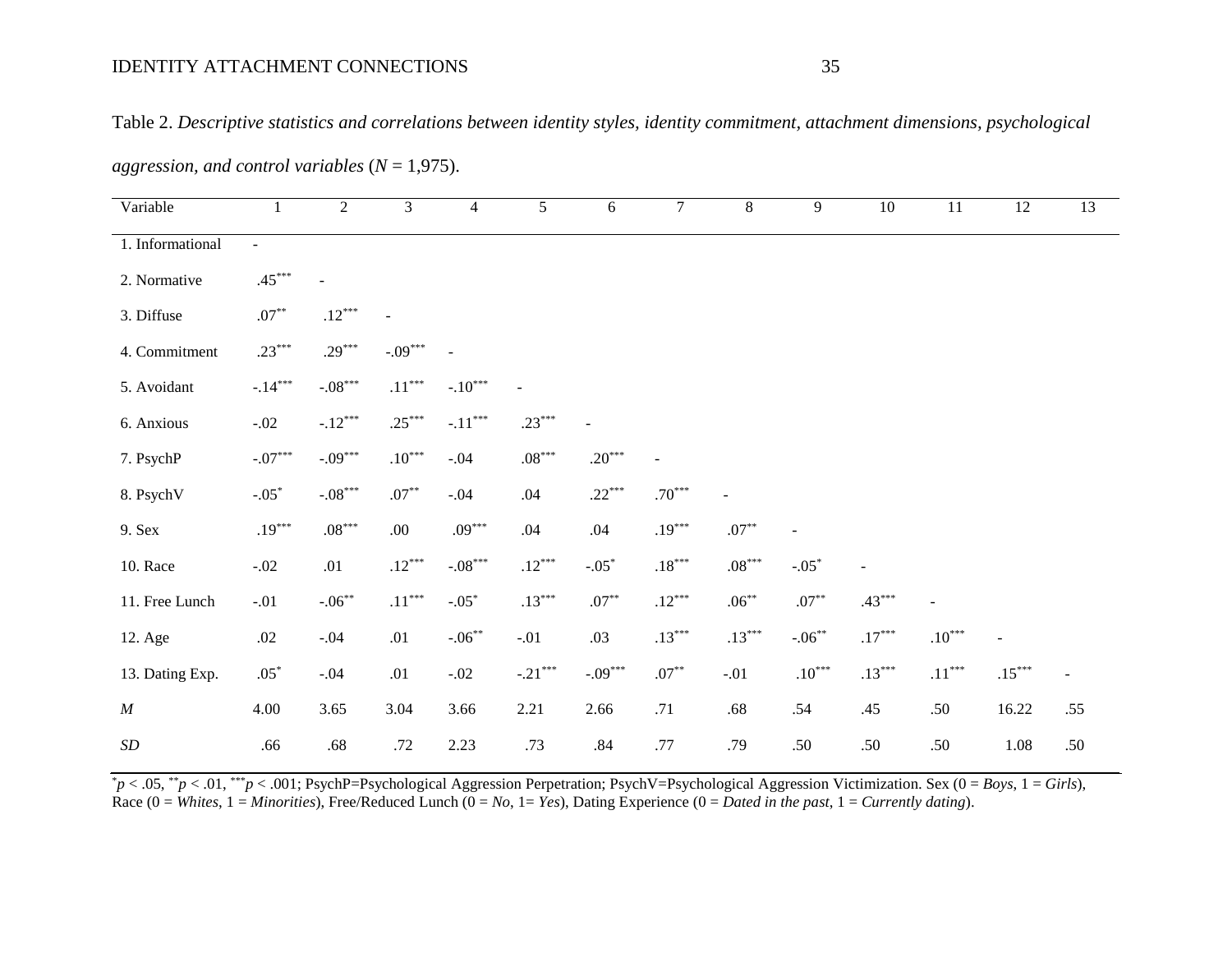Table 3. *Standardized and unstandardized parameter estimates, R-Squares, and fit statistics for* 

|                                     |            | <b>Psychological Aggression</b><br>Use |           | <b>Psychological Aggression</b><br>Receipt |       |                      |  |
|-------------------------------------|------------|----------------------------------------|-----------|--------------------------------------------|-------|----------------------|--|
|                                     | B          | (S.E)                                  | $\beta$   | $\bf{B}$                                   | (S.E) | $\bf{B}$             |  |
| <b>Informational Identity Style</b> | $-.12$     | (.03)                                  | $-.10***$ | $-.07$                                     | (.04) | $-.05~$              |  |
| Normative Identity Style            | $-.04$     | (.03)                                  | $-.04$    | $-.07$                                     | (.04) | $-.06*$              |  |
| Diffuse-Avoidant Identity Style     | .05        | (.03)                                  | $.05*$    | .03                                        | (.03) | .03                  |  |
| <b>Identity Commitment</b>          | $-.02$     | (.03)                                  | $-.02$    | .02                                        | (.04) | .02                  |  |
| <b>Avoidant Dimension</b>           | $-.02$     | (.03)                                  | $-.02$    | $-.04$                                     | (.03) | $-.04$               |  |
| <b>Anxious Dimension</b>            | .18        | (.02)                                  | $.20***$  | .22                                        | (.03) | $.23***$             |  |
| Sex                                 | .37        | (.04)                                  | $.25***$  | .17                                        | (.04) | $.11^{\ast\ast\ast}$ |  |
| Race                                | .31        | (.04)                                  | $.20***$  | .14                                        | (.05) | $.09***$             |  |
| Free/Reduced lunch                  | $-.01$     | (.04)                                  | $-.01$    | $-.01$                                     | (.05) | $-.00$               |  |
| Age                                 | .08        | (.02)                                  | $.11***$  | .10                                        | (.02) | $.13***$             |  |
| Dating Experience                   | .04        | (.04)                                  | .03       | $-.07$                                     | (.04) | $-.04$               |  |
| R-Square                            |            |                                        |           |                                            |       |                      |  |
| Psychological Aggression            | .18        |                                        |           | .10                                        |       |                      |  |
| <b>Fit Statistics</b>               |            |                                        |           |                                            |       |                      |  |
| Chi-Square                          | $81.35***$ |                                        |           | $82.28***$                                 |       |                      |  |
| DF                                  | 35         |                                        |           | 35                                         |       |                      |  |
| <b>CFI</b>                          | .98        |                                        |           | .98                                        |       |                      |  |
| <b>TLI</b>                          | .97        |                                        |           | .97                                        |       |                      |  |
| <b>RMSEA</b>                        | .03        |                                        |           | .03                                        |       |                      |  |
| <b>SRMR</b>                         | .01        |                                        |           | .01                                        |       |                      |  |

*identity styles and attachment dimensions related to psychological aggression* (*N* = 1,975).

*Note*. One-tailed tests:  $\tilde{p}$  < .10,  $\tilde{p}$  < .05,  $\tilde{p}$  < .01,  $\tilde{p}$  < .01.